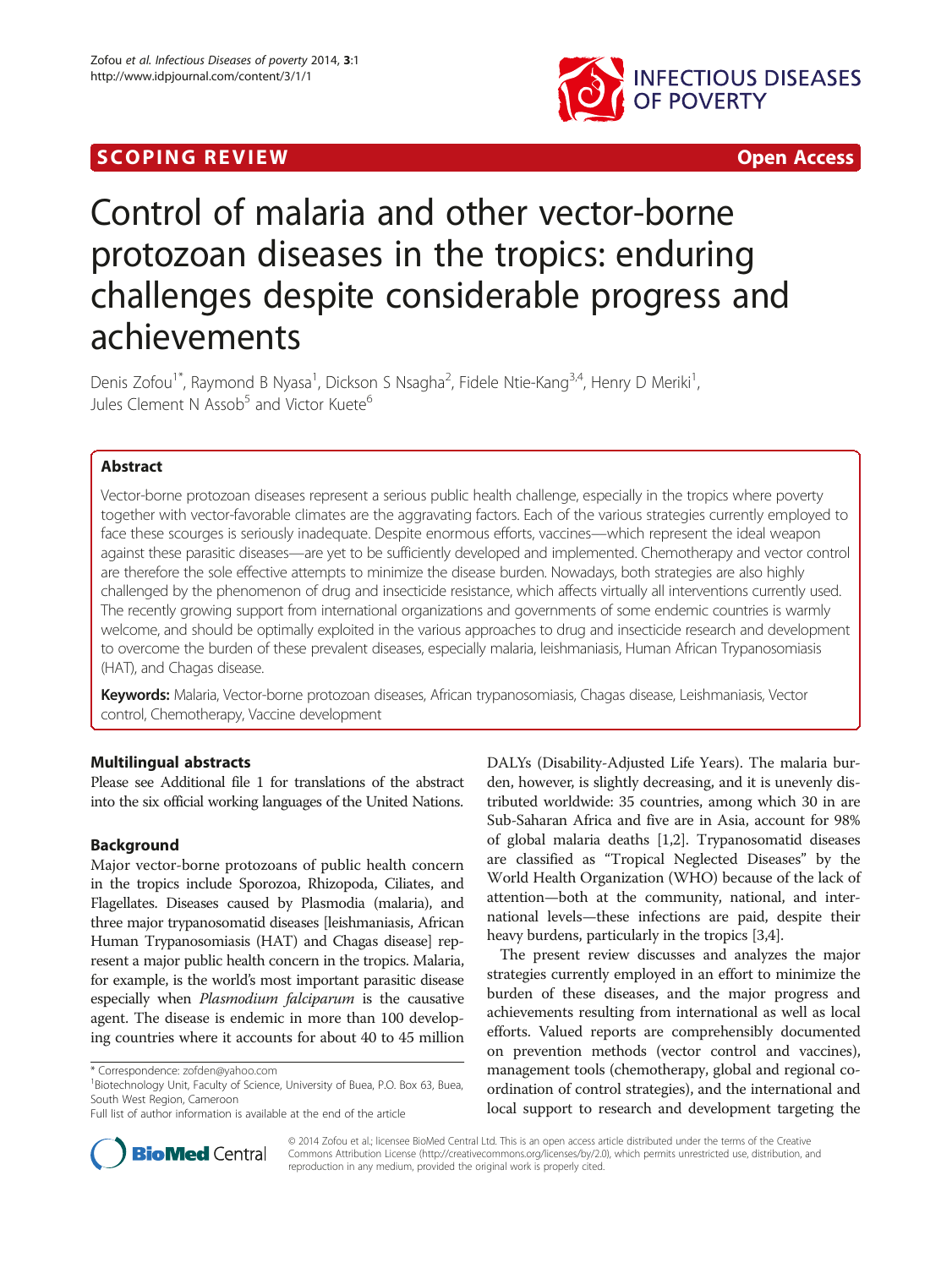selected diseases. The information was retrieved using the major keywords presented in this review, and the duplicated data eliminated, with priority given to the earlier sources of similar information. In brief, data was collected from 145 articles (appeared in 68 peer-reviewed journals), four textbook chapters, 17 reports by international organizations, and eight web-published fact sheets, published between 1945 and 2013. The information gathered was analyzed and discussed grouped into the major thematic subjects as presented in the result section below.

# Review and discussion

#### Progress and challenges in prevention methods

The prevention of vector-borne diseases often consists of blocking the transmission from one person to another through vectors, and immunization of individuals against the disease by vaccination or chemoprophylaxis. The first strategy is permanently challenged by several limitations whereas the vaccine enterprise for parasitic infections is yet to bear expected fruits. Chemoprophylactic methods will be discussed under the section on chemotherapy.

#### Vector control

About 500 different species of Anopheles exist, up to 60 of which transmit the disease. The most common species are Anopheles gambiae, A. arabiensis, A. obscursus, A. guadrimacutis, A. nili, and A. moucheti [[5\]](#page-11-0). Therefore, the vector distribution determines the malaria distribution and endemicity. For example, in the USA and Europe where climatic factors are not favorable to Anopheles, malaria is very rare or absent. Vector control is usually achieved using environmental management, biological methods, or insecticides which are either directly sprayed indoors or applied to bed nets (see Table 1) [[2,6-8\]](#page-11-0). Treatment directed towards mosquito larvae consists of destroying larvae nests using any of the following

Table 1 Types of interventions in vector control and their limitations

| <b>Control methods</b>                                        | Advantages                                | Limitations                                                                                   |
|---------------------------------------------------------------|-------------------------------------------|-----------------------------------------------------------------------------------------------|
| Environmental hygiene<br>(eliminates vector's<br>nests, etc.) | Efficacy $>$ 50%                          | Necessitates<br>community-guided actions                                                      |
| Indoor Residual<br>Spraying (IRS)                             | Efficacy 60%                              | Harmful effects of residues,<br>high cost, resistant strains<br>of mosquitoes                 |
| Intermittent Preventive<br>Treatment (IPT)                    | Efficacy 56%                              | May enhance drug resistance,<br>use restricted for pregnant<br>women and children $<$ 5 years |
| Insecticide treated<br>mosquito bed nets                      | Efficacy 50%                              | High cost, poor adherence of<br>rural communities, harmful<br>effects of residues, resistance |
| Biological control                                            | No direct<br>harmful effects<br>on humans | Cost, genetic risks                                                                           |

Source: Curtis [\[7\]](#page-11-0), Lengeler [[8](#page-11-0)], Parise [\[9\]](#page-11-0), Morel et al. [\[10](#page-11-0)].

methods: i) Environmental management methods comprising of filling breeding sites, lining water sources and canals, physical wetland drainage, biological wetland drainage, impoundment planning, deepening and narrowing of old drains, vegetation manipulation, synchronized cropping and intermittent irrigation, larvivorous fish introduction, and saltwater flooding; ii) Larvicidal agents: bacterial larvicides, methoprene, temephos, and molecular films and oils [[5\]](#page-11-0). It is reported that from 2008 to 2010, a cumulative total of 254 million Insecticide Treated Bed Nets (ITNs) were distributed in Sub-Saharan Africa to cover 66% of the 765 million persons at risk in the continent (see Figure [1](#page-2-0)). However, in order to be effective, bed nets should be regularly re-treated with insecticides, and there is also the serious problem of compliance related to sociocultural considerations in certain communities [[9](#page-11-0)-[11\]](#page-11-0).

The major well characterized active ingredients of all WHO-recommended products for mosquito bed nets and Indoor Residual Spraying (IRS) come from four classes of insecticide: pyrethroids, organochlorines (dichlorodiphenyltrichloroethane, DDT), organophosphates, and carbamates. Among these, pyrethroids are by far the best class, both in terms of safety and effectiveness. However, the emergence and rapid spread of mosquito strain presenting insecticide resistance has become a major concern, as the phenomenon is now reported in more than 60% of malaria-endemic countries, with all major vector species and all classes of insecticides affected [[12](#page-11-0)]. Four major types of insecticide resistance exist in Anopheles, namely target-site resistance, metabolic resistance, cuticular resistance, and behavioral resistance. Target-site resistance is caused by a gene mutation affecting ion channels, leading to evasion of the target of the insecticide molecule. Metabolic resistance occurs when increased levels or modified activities of an enzyme system cause a premature deactivation of the insecticide before it reaches its target in the mosquito. The major enzyme systems often concerned in metabolic resistance by premature deactivation are: esterases, monooxygenases, and glutathione Stransferases. In cuticular resistance, a modification in the composition or structure of the mosquito's cuticle hinders the permeability of the insecticide, leading to a poor absorption and reduced efficiency. Such mechanism has been observed with pyrethroid in *Anopheles funestus* due to an abnormal thickening of the insect's cuticle. Probably following continuous exposure to a particular insecticide, mosquitoes may modify their feeding and breeding behaviors so as to avoid the lethal effects of the insecticide. This type of resistance is termed behavioral resistance [[12](#page-11-0)]. It is noteworthy underlining that the same mosquito can display more than one resistance type towards a single or several insecticides and this complex situation is termed cross-resistance. In order to address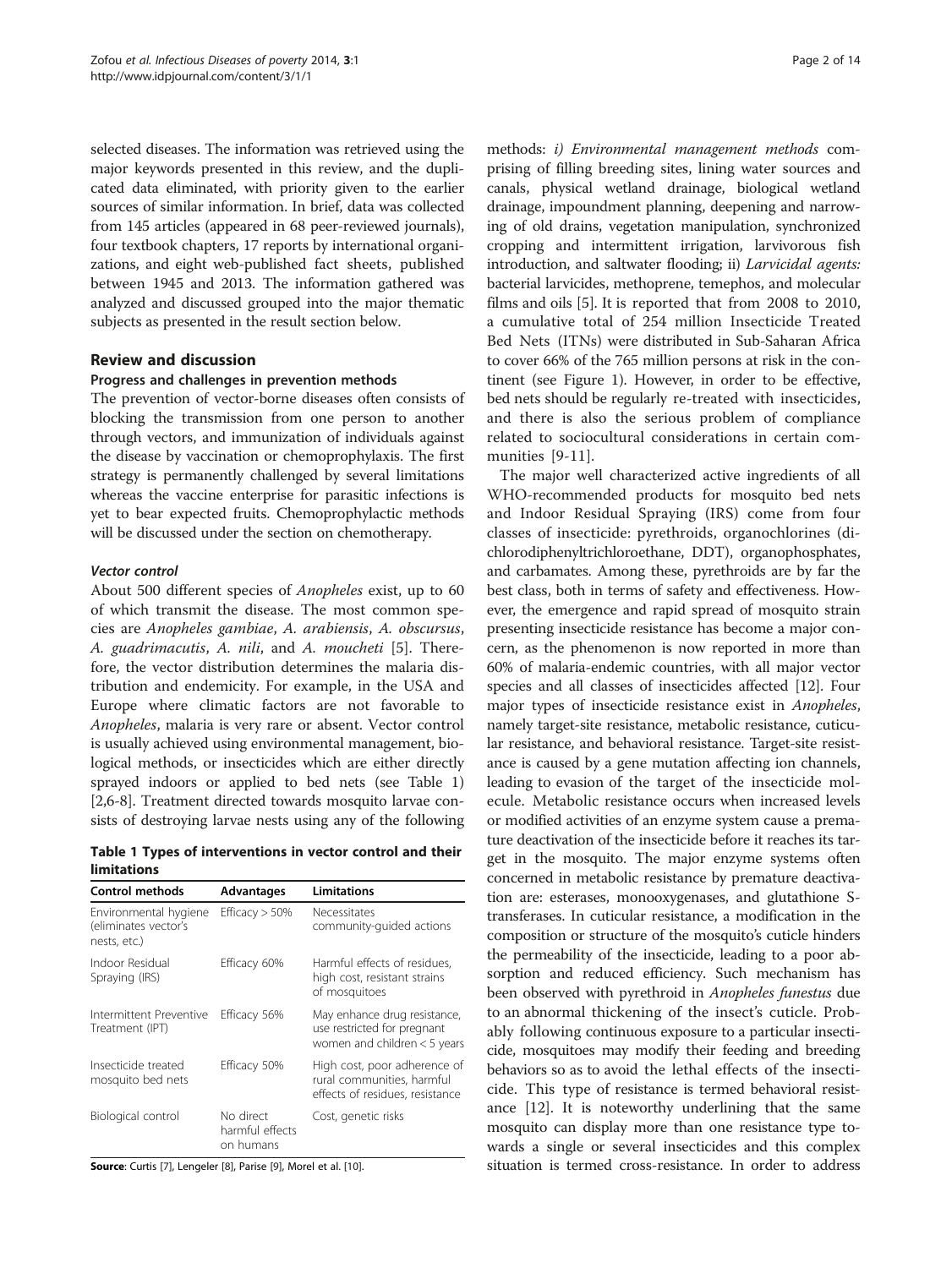<span id="page-2-0"></span>

the issue of insecticide resistance, WHO [[12](#page-11-0)] advised four major strategies: i) Rotations of insecticides, implying the use of two or more insecticides with different mechanisms of action from one year to the next; ii) Combination of interventions, using two or more molecules with different target sites in the same house so as to expose the mosquitoes simultaneously to different types of insecticides; iii) Mosaic spraying, characterized by the use of one insecticide in a geographic area and a different molecule in neighboring areas; like combination of interventions, the mosquitoes are exposed to more than one insecticide type; iv) Mixtures, in which two or more insecticides classes are mixed to make a single product or formulation. However, despite these strategies being well justified and rational, it remains difficult to predict how far these new chemicalbased approaches could succeed in eliminating malaria and other vector-borne infections in the tropics. Each of these strategies has both advantages and limitations, and all necessitate concerted efforts at both national and regional levels, which are not always achievable.

Biological methods have recently attracted growing attention, certainly due to their relatively low cost and their assumed safety, compared to insecticides. In this regard, several options have been envisaged, including the use of refractory mosquitoes and paratransgenic organisms. In fact, most species of mosquitoes do not transmit malaria, and even among species that do, many individuals seem incapable of transmitting the disease [[13\]](#page-11-0). The existence of such refractory mosquitoes represents a hope that the genes that permit malarial infections in mosquitoes can be identified and knocked out, generating harmless transgenic mosquitoes. Spreading genetically-modified mosquitoes will eventually replace the natural malaria-transmitting mosquito populations,

and halt malaria transmission. A variety of methods for engineering refractory mosquitoes are currently being studied, with promising results in rodent malaria. Fang et al. [[14\]](#page-11-0) described the use of genetic manipulation techniques to insert multiple anti-malaria effector genes into the entomopathogenic fungus Metarhizium anisopliae. When such a modified fungus was used to infect Anopheles mosquitoes, it could express efficient antimalaria effector molecules in the mosquito hemolymph. By co-expressing several effector molecules simultaneously, the authors observed a drastic reduction in sporozoite levels in the mosquito salivary glands reaching up to 98%. These findings suggest hope in the exploration of recombinant entomopathogenic fungi as a strategy to control malaria. Paratransgenesis has equally been shown to be highly promising in other vector-borne diseases, notably the dengue mosquito [[15\]](#page-11-0). Further investigation into this innovative approach are therefore, highly encouraged.

#### The concept of integrated vector management

In order to minimize some of the challenges persisting in vector control of the selected diseases and optimize interventions, in 2004, the WHO adopted a new strategy termed Integrated Vector Management (IVM) [[16\]](#page-11-0). This is "a rational decision-making process targeting the global targets set for vector-borne disease control, by making vector control more efficient, cost effective, ecologically sound and sustainable", based on five key elements: 1) evidencebased decision making, 2) integrated approaches 3), collaboration within the health sector and with other sectors, 4) advocacy, social mobilization, and legislation, and 5) capacity-building [\[16,17\]](#page-11-0). The WHO equally strongly recommends that other important sectors such as agriculture, environment, mining, industry, public works, local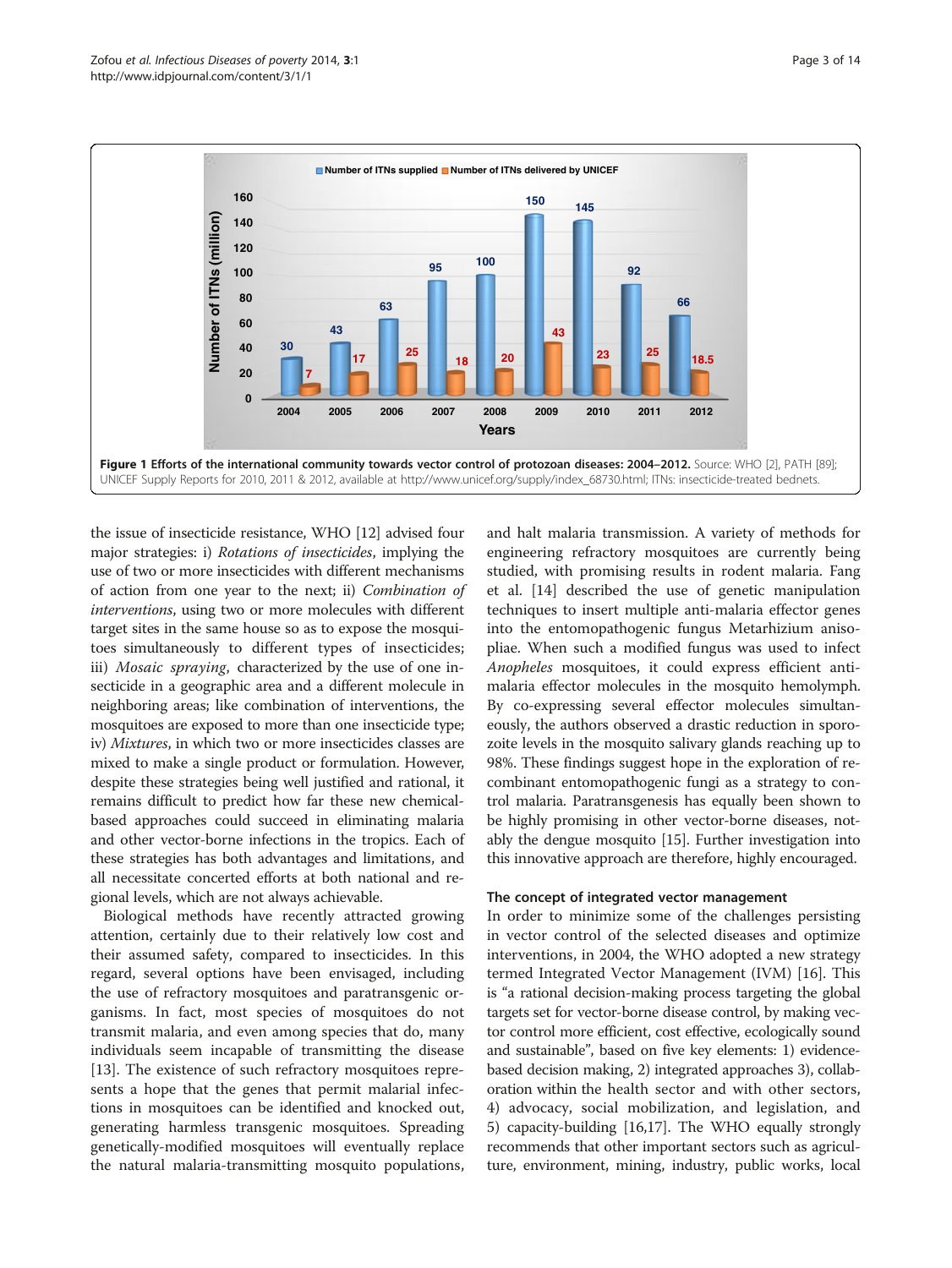government, and housing, incorporate IVM and vector control into their own programs to help prevent vector proliferation and disease transmission due to their activities. The strategy could target several vectors simultaneously. Such an approach—if rigorously implemented—is very likely to yield great achievements. Success stories of IVM have been reported in several countries in Africa, including Tanzania, Nigeria, Zambia, and Sudan [[18](#page-11-0)-[21](#page-11-0)]. However, this success is tributary of good leadership and managerial governance from decision makers, and required an acceptable level of socioeconomic understanding and education of local populations. Unfortunately, such conditions are still to be met in most endemic tropical countries where the rate of poverty remains high. This situation may justify the slow progress, which continues to be observed with the implementation of IVM in Africa [[17](#page-11-0)]. Therefore, IVM strategies need both technical and financial support from the international community in order to bear the expected fruits.

# Progress and challenges in vaccine development for malaria and other protozoan diseases

Malaria Malaria vaccine projects today target any of the three phases of the parasite lifecycle in humans. A vaccine preparation targeting any of the steps of the parasite lifecycle could either be envisaged from an attenuated whole organism, or could be made up of sub-unit antigens [[22\]](#page-11-0). Whole-parasite malaria vaccine was thought feasible since the trials conducted in the 1960s and 1970s that showed sterile, long-lasting protection in mice and humans after vaccination with radiation-attenuated sporozoites. Immunization by mosquito bite with whole Pf sporozoites could consistently induce greater than 90% of protection against the infection, with the protection being sustained for at least 10–28 months. But these findings were hardly reproducible [[23\]](#page-11-0). Recently, Professor Hoffman's team at the Vaccine Research Center, National Institute of Allergy and Infectious Diseases (NAID), USA, has steadily worked on this approach with the vaccine candidate named PfSPZ, which has now completed the Phase I trial involving 40 voluntary adults. These studies confirmed a dose-dependent immunological threshold for establishing high-level protection against malaria that can be achieved by four doses of this vaccine. It is hoped that the following clinical trials, soon to start in several countries (Tanzania, USA, Mali, Germany, and Equatorial Guinea), would confirm the efficacy and suitability of this vaccine candidate [[24](#page-11-0)]. The major challenge with the use of the whole-organism approach in malaria vaccine, if successful, would be that it requires huge quantities of biological material to meet the high need especially for endemic regions, which may be unfeasible.

As opposed to whole-organism vaccines, subunit vaccines are made up of a single parasite antigen or a combination

of several antigens which have been shown to be vitally involved in infection mechanism. Such vaccine candidates achieved lower efficacy than whole-parasite vaccines, but are simpler and represent the class of vaccine candidates that have gone further in the development pipeline. One of these subunit vaccines named RTS,S is a hybrid molecule constructed by fusing the hepatitis B surface antigen (Haig) to the C-terminal half of the P. falciparum CSP (amino acid residue 207–395) and co-expressed with unfused HBsAg. The fusion protein is incorporated with an adjuvant termed AS02, based on monophosphoryl lipid A and QS-21 [\[25,26](#page-11-0)]. Clinical trial on RTS,S began in the USA in 1992 and in Africa in 1998, and has been gradually stimulated by promising results. Today, RTS,S is the first malaria vaccine candidate to reach the large-scale Phase III clinical testing, which is typically one of the last steps before regulatory approval. This phase started in May 2009 in Tanzania, one of the seven Sub-Saharan African countries hosting the 11 trial sites of the study. Enrolment of participants was completed in January 2011, with a total of 15,461 confirmed participants, including 6,538 infants aged 6–12 weeks, and 8,923 children aged 5–17 months. If the final results of this phase are once more conclusive, the WHO has indicated that a policy recommendation for RTS,S would then be possible, as early as 2015 [\[27,28](#page-11-0)]. However, the primary results of this Phase III trial are not as encouraging as the ones of the previous phases. The vaccine candidate reduced severe malaria by about 36.6% in the younger children aged 6–12 weeks only, and approximately 50% in the older age group (5–17 months) [[28](#page-11-0)-[30\]](#page-11-0). Moreover, how soon this vaccine (if approved for use) would be available and affordable to poor populations of remote areas in Sub-Saharan Africa remain questionable. In general, some of the well-recognized factors that have hindered the development of an effective vaccine for malaria include genetic complexity of the malaria parasite (genetic variation across stages), lack of understanding of the host mediators of natural immunity, lack of appropriate assays and surrogates for vaccine safety and efficacy, limited number of antigens being pursued as vaccine candidates, few funding programs to support the vaccines research enterprise, and limited number of immune enhancing adjuvants and vaccine delivery platforms available for use in humans among others [\[31-33\]](#page-11-0).

Chagas disease Advances and challenges towards a vaccine against Chagas disease have been extensively reviewed [[34](#page-11-0)]. Briefly, a wide range of formulations has been tested, including whole parasites, purified or recombinant proteins, viral vectors, and DNA vaccines. Live attenuated T. cruzi whole organism was shown to confer partial immunity, with significant decreased parasitemia, and lower disease manifestation, especially heart disease. Similar results were observed with live T. rangeli, an inoffensive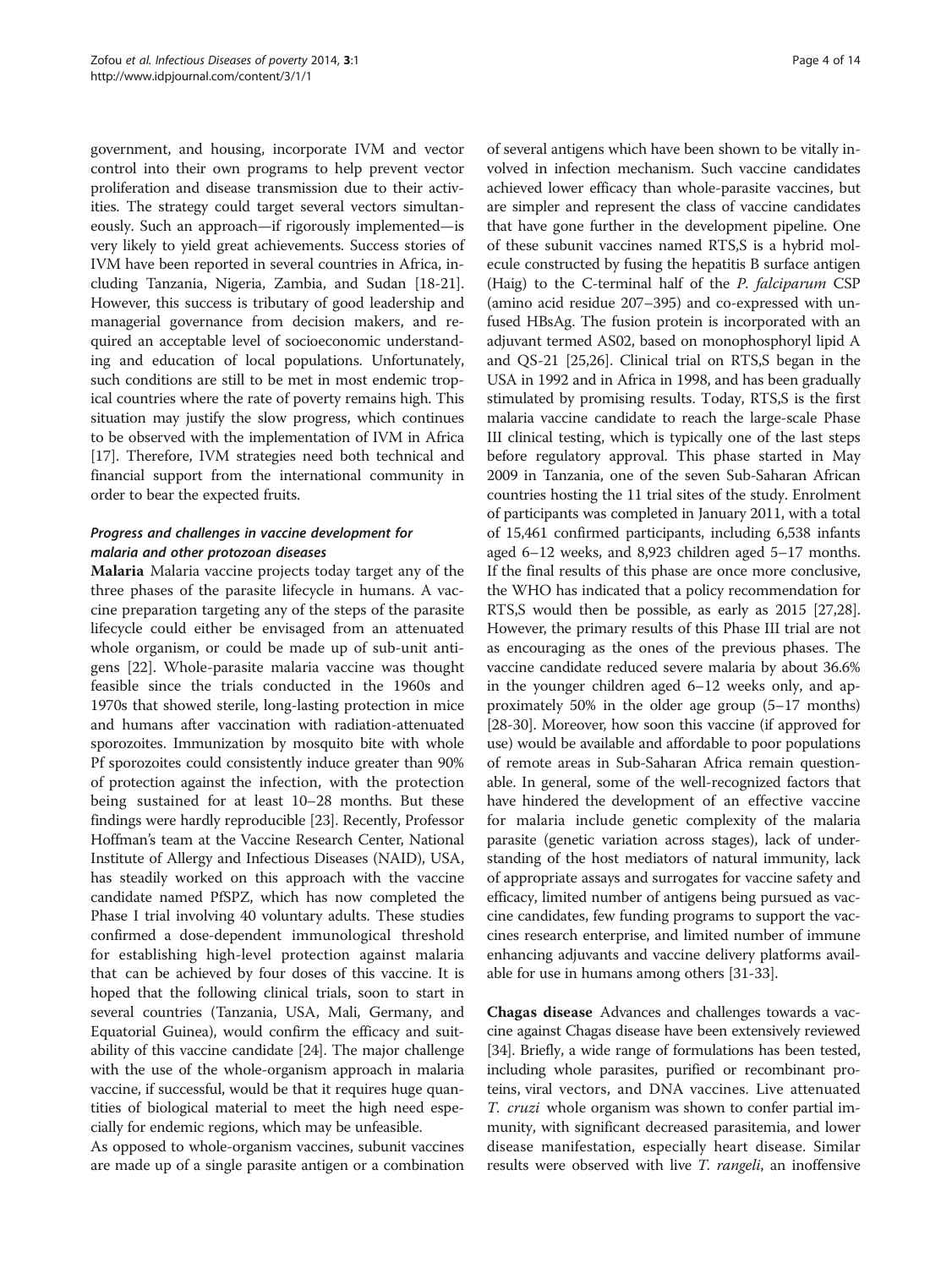form of the parasite in humans. In addition to the effects noticed with attenuated T. cruzi, T. rangeli improved survival considerably. However, total immunity was never observed with the whole parasite vaccine. Another major limitation of this type of vaccine formulation (like in the case of malaria) is that it requires a large amount of biological material, which is quite challenging to generate, in order to immunize the number of populations in need. In attempt to overcome these limitations, several recombinant proteins have been prepared and tested for their potential to protect against Chagas disease. The most prominent ones are rASP-2 combined with Alum or CpG ODN, rTS (trans-sialidase) in combination with CpG ODN, rCruzipain + CpG ODN, and rGP82 + CpG ODN. All stimulated cytokines production lead either to decreased parasitemia and decreased burden, or decreased inflammation, with variable effects on the survival [[34](#page-11-0)]. Recombinant virus vectors have also been designed and tested. The most prominent examples are the adenoviruses expressing TSSA CD8 epitope, TS and ASP-2, and the Sendai virus expressing ASP-2. Both are likely to provide x alternatives for immune protection. One of the major challenges limiting these efforts is the design and feasibility of clinical trials, given that the chronic form of the disease usually takes several years to develop, and concerns only 20% to 40% of infected patients. It is therefore very challenging to rationally follow up and draw conclusions from a clinical trial on Chagas disease vaccine development.

Human African trypanosomiasis The initial vaccine targets of trypanosomiasis were the variable surface glycoproteins made of approximately  $10<sup>7</sup>$  copies of a single protein expressed on the surface of the parasite, however, because of antigenic variation this approach failed [[35\]](#page-11-0). Considerable success has been recorded by exploiting non- (or less) variable surface molecules necessary for uptake of nutrients, protein trafficking, endo, and exocytosis, amongst others [\[36](#page-11-0)]. These antigens are mostly found in the flagella pocket (FP) and immunization of cattle with antigens located in the flagella pocket showed partial protection [\[37](#page-11-0)]. In a mouse model, it showed a 60% success rate, which was overcome by challenges with a higher parasite load (inoculums of  $10<sup>3</sup>$  parasites or more), indicating that the induced protection conferred boarderline immunity and was temporal [\[38\]](#page-12-0). Several specific invariant surface glycoproteins have been tried as vaccine candidates, among which is transferrin receptor ESAG 6/7. Immunization with sub-cellular antigens, actin and tubulin, involved in cell division and locomotion, have shown varying degrees of protection, with the latter recording 60–80% in an animal model [\[39\]](#page-12-0). Unfortunately, the design of the experiment did not permit establishment of the fact that memory of the immune response was stored in memory B cells, and no sound explanation was

advanced for antibodies having access to intracellular cytoskeleton protein targets (actin and tubulin). Antidisease vaccines have been able to alleviate the symptoms of the disease e.g. prior treatment of the host with liposome-based GPI alleviated disease symptoms such as weight loss, anaemia, liver damage, and locomotion impairment, but no memory was stored as these results can be reproduced in B-cell deficient animals [\[40\]](#page-12-0). Likewise Congo pain, a cysteine protease, has been assessed as an anti-disease vaccine, but it only reduced anaemia and led to weight gain in the study group of animals, with no significant difference between immunized and non-immunized controls [[41\]](#page-12-0).

Leishmaniasis A vaccine against leishmaniasis is scientifically feasible because, historically, it had been observed that individuals who had healed their skin lesions from cutaneous leishmaniasis were protected from further infections [\[5](#page-11-0)-[7\]](#page-11-0). This phenomenon was exploited by the Bedouin and some Kurdistani societies to acquire protection from facial lesions later in life by exposing babies' bottoms to sand fly bites, or by transfer of infectious materials from lesions to uninfected individuals as was done in the Middle East (leishmanization). However, these practices were abandoned by 1990 based on the possibility of developing large uncontrolled skin lesions, exacerbation of skin diseases such as psoriasis, and immunosuppression demonstrated by the poor response of vaccines to diphtheria, pertussis and tetanus triple vaccine [[42](#page-12-0),[43](#page-12-0)]. Interest was then turned towards killed parasites, and it was shown that vaccination with killed parasite plus CpG adjuvant conferred protection against needle challenge but not against vector transmitted parasites. However, live attenuated parasites were able to confer immunity against transmitted parasites, suggesting that parasite persistence may be necessary for protective immunity pre-munitions [[42](#page-12-0),[43](#page-12-0)]. Attenuated parasite for vaccination has been achieved by long term in vitro culture, selection for temperature sensitivity, chemical mutagenesis, and irradiation [[44\]](#page-12-0). Based on attenuation, vaccination with dihydrofolate reductase or thymidylate synthase (DHFR-TS) knockout parasites led to protection in a mouse model, but not in a monkey model [[45\]](#page-12-0). Deletion of cysteine proteases in L. major led to partial protection in an animal model, which was thought to be a result of rapid clearance of self-limited parasites [[46,47\]](#page-12-0). Knockouts of Ipg2 deficient parasites persisted and offered better protection, but, over time, regained their virulent property by an unknown compensatory mechanism [[48,49](#page-12-0)]. SIR2 single knockout strain of *L. infantum* confers protection, but the presence of the second allele of SIR2 raises the probability of reversal to virulence [\[50](#page-12-0)]. A non-virulent strain such as the L. tarentolae of lizard has shown protection against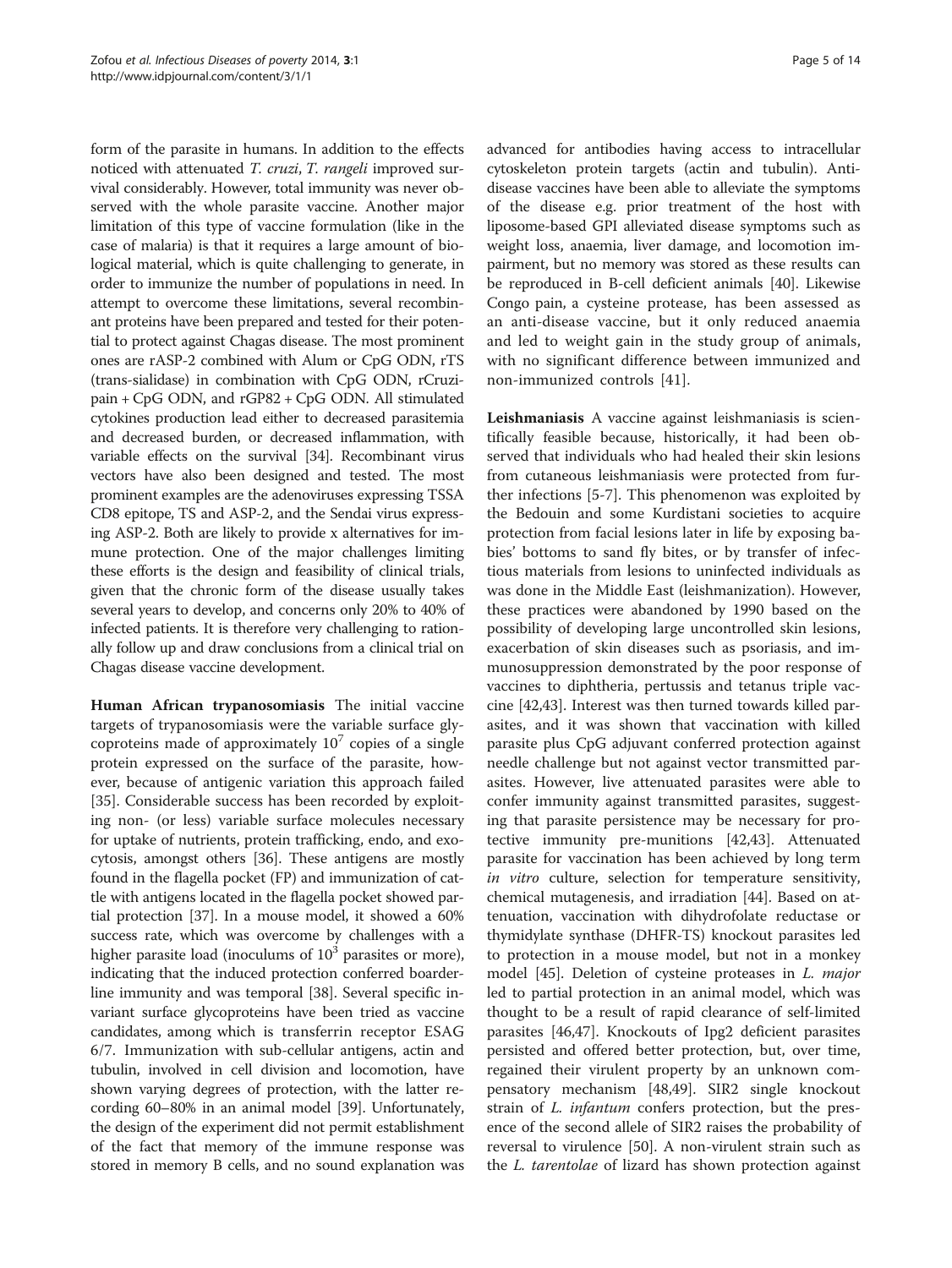visceral leishmaniasis in a mouse model [\[51](#page-12-0)]. However this approach has the limitation of safety and challenges associated with large-scale production. Sub-unit vaccines are an attractive alternative for leishmania, and amongst the interesting molecules studied are surface expressed glycoprotein leishmanolysin (gp63), which elicited a strong immune response in an animal model but had very little or no T cell response in humans [\[52\]](#page-12-0). Parasite surface antigen 2 (PSA-2) involved in invasion by binding to complement receptor 3 has shown protection in its native form but not as a recombinant antigen [[53](#page-12-0)-[55](#page-12-0)]. Leishmania homologue for receptors of activated c Kinase (LACK) has shown protection in BALB/c mice challenged with L. major, but the immune response was skewed to detrimental Th2 and did not protect against VL [[56-58\]](#page-12-0). Other antigens have been newly identified. However, the only second-generation vaccine candidate that has been clinically tried is Leish-111f, a chimeric protein of L. major, homologue of eukaryotic thiol-specific antioxidant (TSA), L. major stress-inducible protein-1 (lmTI1), and L. braziliensis elongation and initiation factor (LeiF), which protected mice against L. major and L. amazonensis, and showed partial protection in an animal model against VL but did not protect dogs in the Phase III trial [[59-62](#page-12-0)]. Human Phase I and II clinical trials have been carried out on Leish 111 f. An improved construct Leish 110f in combination with chemotherapy has been used to reduce the death rate and increase survival probability [\[63,64](#page-12-0)]. Presently, research in VL (the worst form of leishmaniasis) is greatly slowed down by the lack of an appropriate animal model for the disease, and our limited understanding of the mechanism of long-lasting protective immunity.

#### Disease management

# Progress and challenges in chemotherapy to combat protozoan diseases

The sector of drug research for diseases of the poor has attracted less attention than other sectors despite their heavy burden. Consequently, only a limited number of pharmaceuticals are currently in use, with a few candidates still in the pipeline (see Tables [2](#page-6-0) and [3\)](#page-7-0) [\[65\]](#page-12-0).

Malaria Relatively low-cost treatment regiments are available against malaria, but the emergence and persistent spread of resistance against all existing therapies have aggravated the disease burden in endemic regions [\[66,67](#page-12-0)]. Based on their chemical nature, the currently used antimalarials can be grouped under nine classes (see Figure [2](#page-7-0)): 4-aminoquinolines, 8-aminoquinolines, amino-alcohols, sulfamines and sulfones, Biguanides, diaminopyrimidine, sesquiterpenes lactones, naphthoquinones, and antibiotics [[68](#page-12-0)]. Despite a large number of antimalarial drugs available, there is no perfect drug; each individual drug or drug combination has its own limitations ranging from poor

compliance, side effects, toxicity, or resistance. For several decades, drug resistance has remained the greatest challenge to malaria control, and is one of the obstacles that sapped the dream of seeing malaria eradicated by the 1970s. So far, resistance has been fully established in three of the five Plasmodium species responsible for human malaria (P. falciparum, P. vivax, and P. malariae), and this concerns virtually all drug regiments in current use. With this challenge, monotherapies have been strongly discouraged in favor of combination therapies. Several formulations are currently used and contain two or more individual drugs which differ by the targets in the parasite and the half-life time. In order to prevent or delay the emergence of resistance to artemisinin, the most effective drugs for uncomplicated malaria, Artemisininbased Combination Therapies (ACT) have been strongly recommended by the WHO, and quinolines were selected as the preferred partner drug to artemisinins. The choice of this class of compounds in the formulation of ACTs was justified by the fact that they are long-acting drugs and have different targets from the ones of artemisinins in Plasmodium. By 2011, 79 countries had adopted ACTs as the first-line treatment for *P. falciparum*. Consequently, the number of ACT-treatment courses delivered to both public and private sectors globally increased from 11 million in 2005 to 278 million in 2011. A total of 36 out of 45 Sub-Saharan African countries had adopted Intermittent Preventive Treatment (IPT) for pregnant women by December 2011. In 25 of the 36 high-burden countries in the WHO African region, 44% of pregnant women attending antenatal clinics received two doses of IPT in 2011 [[2](#page-11-0)]. This coverage in IPT remains unacceptably low in some 16 countries in the African continent, particularly in Nigeria and DR Congo. In 2012, the WHO recommended a seasonal malaria chemoprevention for children aged 3–59 months, but this new intervention tool is yet to be adopted by individual countries. Sulphadoxinepyrimethamine (SP), administered either at health facilities or as self-medication, is the most recommended chemotherapy in Cameroon and several other countries in Sub-Saharan Africa. Drug resistance occurs as a phenotype of mutation affecting parasite genome conferring evasion from drug targeting through any of the following mechanisms: drug inactivation or modification, active efflux, and alterations in the primary site of action or metabolic pathway [\[69,70](#page-12-0)]. Over time, resistance becomes established in the population, and can be very stable and persisting long after specific drug pressure is removed [\[69\]](#page-12-0). Resistance to artemisinins has been detected in four countries in South East Asia: Cambodia, Myanmar, Thailand, and Vietnam. There is an urgent need to expand containment efforts in affected countries, as well as neighboring regions [[67](#page-12-0)]. Numerous factors have been identified to influence drug resistance: i) the intrinsic frequency with which the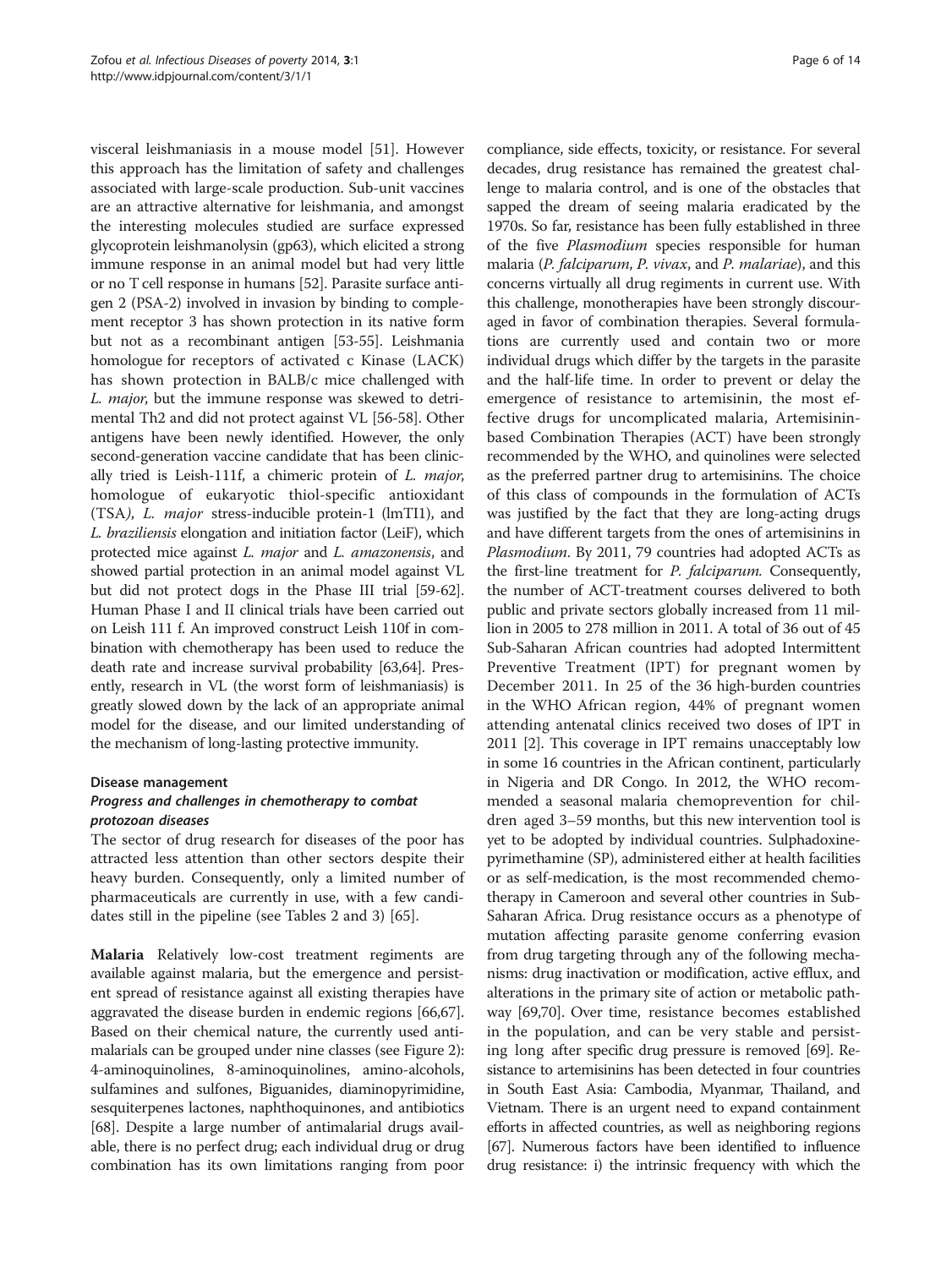| Drugs                                                           | <b>Limitations</b>                                                                                                           | Desired profile of new<br>products                                      |  |
|-----------------------------------------------------------------|------------------------------------------------------------------------------------------------------------------------------|-------------------------------------------------------------------------|--|
| <b>Malaria</b>                                                  |                                                                                                                              |                                                                         |  |
| Quinine ( <i>Quinine sulphate, Quinimax</i> ) (1930)            | Compliance, resistance (1960s), safety                                                                                       | Active against resistant                                                |  |
| Chloroquine ( <i>Nivaquine</i> , <i>Aralen</i> ) (1945)         | Resistance (1950s)                                                                                                           | strains; oral formulations,<br>with option for parenteral               |  |
| Primaguine (1948)                                               | Safety, contra-indicated in G6PD deficiency, pregnancy                                                                       | use for patients in coma;<br>use in pediatric<br>formulation; potential |  |
| Sulphadoxine-pyrimethamine ( <i>Maloxine</i> , Fansidar) (1961) | Resistance (1960s)                                                                                                           |                                                                         |  |
| Amodiaquine (Camoquin) (1950)                                   | Resistance, safety                                                                                                           | combination with other                                                  |  |
| Artemisinins (1994)                                             | Cost, resistance (2008), potential neurotoxicity                                                                             | agents; use in pregnancy;<br>cure in three days; stable                 |  |
| Mefloquine (Lariam, Mephaquine) (1984)                          | Resistance (1980s), cost, contra-indicated in known or<br>suspected history of neuropsychiatric disorder                     | under tropical conditions;<br>inexpensive.                              |  |
|                                                                 | Resistance, cost, safety, or recent (<3 weeks) use of Halofantrine                                                           |                                                                         |  |
| Halofantrine (1975)                                             | Compliance, resistance potential, contra-indicated in<br>cardiac disease and pregnancy                                       |                                                                         |  |
| Artemether/lumefantrine (Coartem, Mephaquine) (2001)            | Compliance, cost, resistance, GMP, potential neurotoxicity                                                                   |                                                                         |  |
| Artesunate/amodiaguine (ASAQ) (2007)                            | Compliance, cost, resistance, GMP, safety, contra-indicated<br>in pregnancy                                                  |                                                                         |  |
| Atovaguone/proguanil (1999)                                     | Cost, resistance potential                                                                                                   |                                                                         |  |
| Tetracycline (1940s), doxycycline (1960s)                       | Contra-indicated for those aged less than eight years and<br>in pregnancy                                                    |                                                                         |  |
| Clindamycin (Dalacin, Lincocin) (1968)                          | Efficacy, contra-indicated in severe hepatic or renal<br>impairment; history of gastrointestinal disease, especially colitis |                                                                         |  |

#### <span id="page-6-0"></span>Table 2 Limitations and desired product profiles of drugs for malaria, leishmania, Human African Trypanosomiasis, and Chagas disease

Adapted from Schiltzer [[68\]](#page-12-0), Nwaka and Ridley [\[75](#page-12-0)], Nwaka and Hudson [[78\]](#page-12-0) and DNDi [[79\]](#page-12-0).

genetic changes occur; ii) the degree of resistance conferred by the genetic change; iii) the "fitness cost" of the resistance mechanism; iv) the proportion of all transmissible infectious agents exposed to the drug (exposure pressure); v) the number of parasites exposed to the drug; vi) the concentration of the drug to which the parasite is exposed; vii) the pharmacokinetics and pharmacodynamics of the antimalarial medicine; viii) individual (dosing, duration, compliance) and community (quality, availability, distribution) patterns of drug use; ix) the immunity profile of the community and the individual; x) the simultaneous presence of other antimalarial drugs or substances in the blood to which the parasite is not resistant; xi) the transmission intensity [[69](#page-12-0)-[71](#page-12-0)].

Today, in addition to drug resistance, the counterfeiting of pharmaceuticals, especially antimalarials, is also a well-established and alarming public health concern in most of the endemic countries [[72-74\]](#page-12-0). A recent study was carried out by the WHO targeting artemisinins and SP circulating in six selected Sub-Saharan African countries. Out of the 160 samples collected in Cameroon, from both illicit markets and legally established pharmacies or institutions, 37% did not meet the pre-specified internationally acceptable quality criteria. The medicines with the highest failure rates were artesunate-amodiaquine combinations, and up to half of the SP samples failed predominantly in dissolution as well [\[74\]](#page-12-0). This situation indicated that more attention is urgently needed both at the local and international levels to ensure the quality of the products circulating. This implies a strict adherence to GCP, GLP, as well as GMP rules and regulations. In addition, more should be invested in pharmacovigilance.

Leishmaniasis A limited number of drugs are available for the treatment of leishmaniasis and these face challenges including limited efficacy for different strains and species, toxicity, affordability in poor communities, and development of drug resistance (see Table [3,](#page-7-0) Figure [3](#page-8-0)) [[3,](#page-11-0)[75\]](#page-12-0). Furthermore, these therapies are highly costly thus unaffordable to most concerned, i.e. patients living in low-income remote areas of endemic countries, and they are also subject to drug resistance issues [\[76-79](#page-12-0)]. Although no new drugs have been developed recently, a number of clinical trials have been undertaken on a handful of drug candidates, resulting in fruitful outcomes. These include allopurinol, a drug currently used for the treatment of gout. This molecule was shown to inhibit the enzyme hypoxanthine guanine phosphoribosyltransferase (HGPRTase), interfering with protein synthesis in leishmania. Allopurinol is effectively used in veterinary medicine against the canine's form of leishmaniasis. It is equally under trial for the treatment of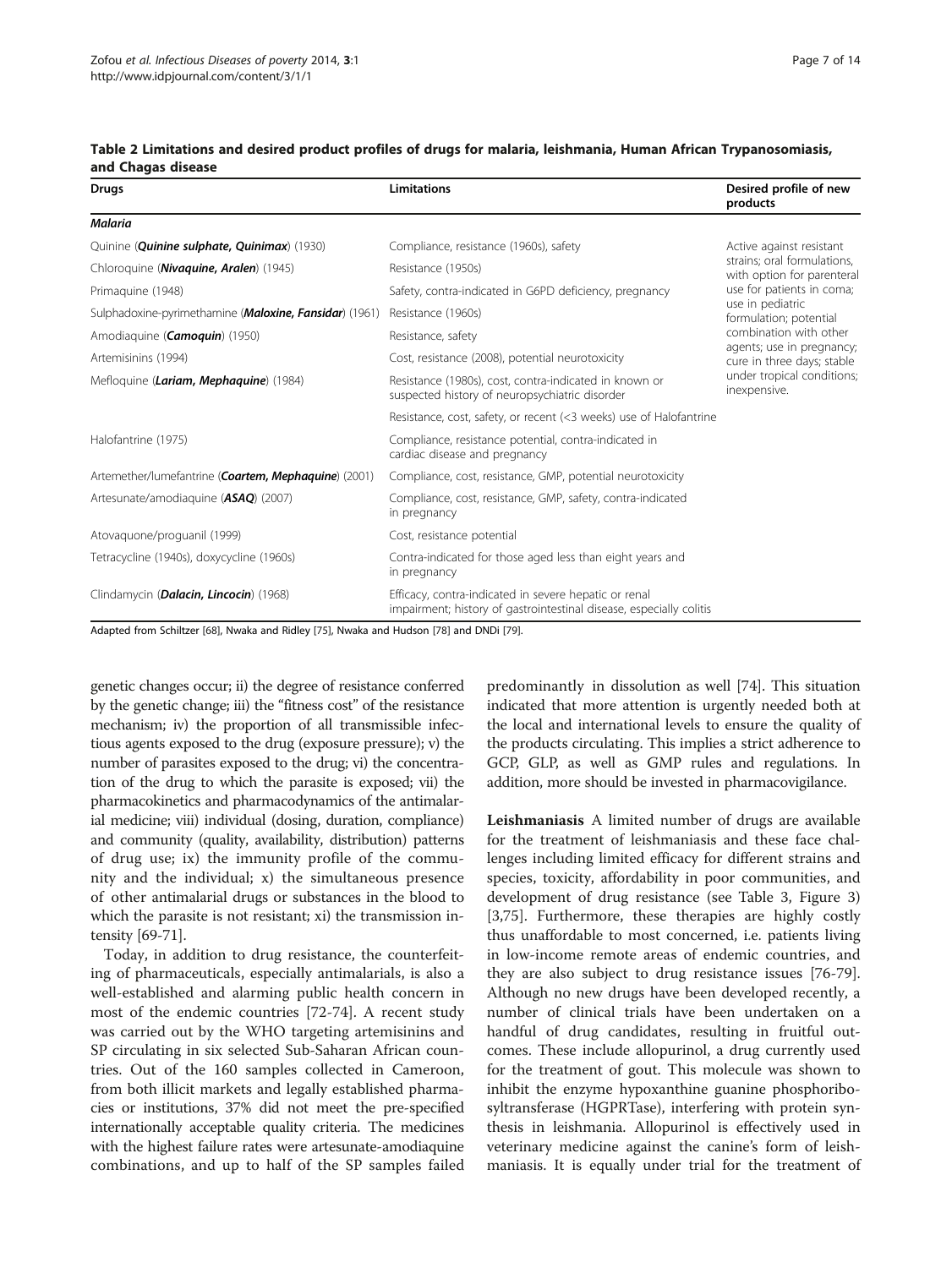| <b>Drugs</b>                                                                    | <b>Limitations</b>                                                | Desired profiles of new products                                                                                                                                                                                                                    |  |
|---------------------------------------------------------------------------------|-------------------------------------------------------------------|-----------------------------------------------------------------------------------------------------------------------------------------------------------------------------------------------------------------------------------------------------|--|
| Leishmaniasis                                                                   |                                                                   |                                                                                                                                                                                                                                                     |  |
| Antimonials (1950)                                                              | Safety, poor compliance, resistance                               | Active against resistant strains; oral drug or safe<br>injectable; cure in less than 28 days; pediatric<br>formulation; potential combination with other agents;<br>use in pregnancy; stable under tropical conditions;<br>affordable               |  |
| Pentamidine ( <i>Lomidine</i> ) (1939)                                          | Safety, poor compliance, resistance                               |                                                                                                                                                                                                                                                     |  |
| Amphotericin B (Fungizone) (1959)                                               | Safety, poor compliance, resistance                               |                                                                                                                                                                                                                                                     |  |
| Liposomal amphotericin B ( <b>AmBisome</b> ) (1990)                             | Safety, poor compliance, resistance                               |                                                                                                                                                                                                                                                     |  |
| Miltefosine (2002)                                                              | Safety, poor compliance, resistance                               |                                                                                                                                                                                                                                                     |  |
| Sodium Stibogluconate/paromomycin (SSG&PM) (2010) Contra-indicated in pregnancy |                                                                   |                                                                                                                                                                                                                                                     |  |
| Human African Trypanosomiasis                                                   |                                                                   |                                                                                                                                                                                                                                                     |  |
| Suramin (1920)                                                                  | Efficacy, injectable                                              | Use against early and late stage disease; active against<br>both major species; parenteral with option for oral use;<br>cure in less than 14 days; pediatric formulation;                                                                           |  |
| Melarsoprol (1949)                                                              | Safety, injectable                                                |                                                                                                                                                                                                                                                     |  |
| Pentamidine (1939)                                                              | Resistance, compliance, injectable                                | potential combination with other agents; use in<br>pregnancy; stable under tropical conditions; affordable                                                                                                                                          |  |
| Eflornithine (1991)                                                             | Cost, injectable, efficacy                                        |                                                                                                                                                                                                                                                     |  |
| NECT (Nifurtimox/eflornithine) (2009)                                           | Cost, injectable, compliance                                      |                                                                                                                                                                                                                                                     |  |
| Chagas disease                                                                  |                                                                   |                                                                                                                                                                                                                                                     |  |
| Benznidazole (1970)                                                             | Activity limited to acute stage of<br>disease, some safety issues | Active against blood and tissue forms of parasite; active<br>in prevention of chronic stage of the disease; pediatric<br>formulation; potential combination with other agents;<br>use in pregnancy; stable under tropical conditions;<br>affordable |  |
| Nifurtimox (1974)                                                               | Activity limited to acute stage of<br>disease, some safety issues |                                                                                                                                                                                                                                                     |  |

#### <span id="page-7-0"></span>Table 3 Limitations and desired product profiles of drugs for leishmania, Human African Trypanosomiasis, and Chagas disease

Adapted from Adapted from Nwaka and Ridley [\[75](#page-12-0)], Nwaka and Hudson [[78\]](#page-12-0) and DNDi [[79\]](#page-12-0).

Chagas disease in addition to its antileishmanial potential. However, allopurinol was observed to cause hypersensitivity with several adverse effects including chronic kidney disease, hypertension, and higher cholesterol, among others [[80,81](#page-12-0)]. Ketoconazole, an inhibitor of cytochrome P450 designed by Janssen Pharmaceutica, is effectively used for the treatment of candidiasis and other fungal infections. It was recently shown to interfere with sterol synthesis in leishmania leading to the inhibition of growth and cell division in amastigotes. The drug candidate is under clinical

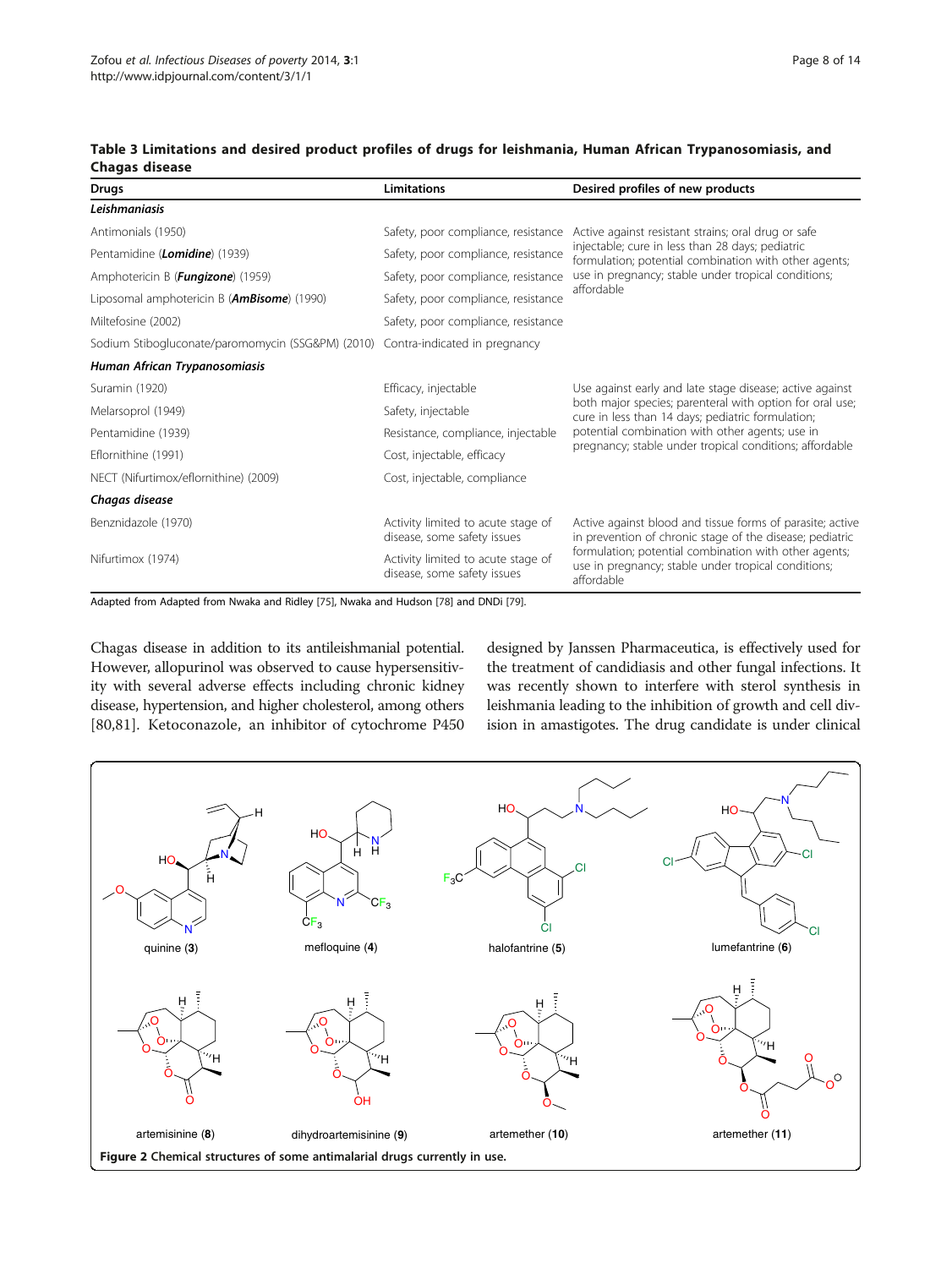<span id="page-8-0"></span>

trial for use in dogs and in humans in certain Latin American countries [\[82\]](#page-12-0). More promising again is miltefosine, an oral medication with anti-leishmanial activity [\[83](#page-12-0)].

Human African Trypanosomiasis (HAT) HAT control is seriously hindered because only a few drugs are available, all of which have significant drawbacks including mandatory parenteral administration, unaffordability, and unacceptable toxicity. Only a handful of drugs melarsoprol, nifurtimox, and eflornithine (see Figure [4](#page-9-0))—are efficacious against cerebral stage 2 disease occurring in the West African type of sleeping sickness [\[3,](#page-11-0)[77,](#page-12-0)[84](#page-13-0)]. Drug resistance, especially after melarsoprol treatment reported in several African countries (DR Congo, Sudan, Uganda, and Angola), represents a growing challenge to the control of African trypanosomiasis [[3,](#page-11-0)[85](#page-13-0)]. Enormous efforts are being invested to improve the use of currently registered drugs, including a shortened ten-day course (rather than 21–35 days) of melarsoprol that followed pharmacokinetic studies and a clinical trial with a three-day course of pentamidine. The orally available pro-drug pafuramidine, which was in clinical trials for first stage disease, encountered issues of toxicity [[3\]](#page-11-0). Conclusive results from Phase III evaluation have led to inclusion, in the WHO essential drug list, of nifurtimox in combination with eflornithine to treat HAT. The druggable molecule fexinidazole showed very significant activity from a stage 2 mouse model of HAT, and is currently in Phase I of clinical evaluation by the Drugs for Neglected Diseases Initiative (DNDi) in partnership with Sanofi-Aventis [[3\]](#page-11-0).

Chagas disease The goal of a specific treatment against T. cruzi infection is to eliminate the parasite from the infected individual and, accordingly, to decrease the

probability of developing symptomatic Chagas disease, and hinder parasite transmission [[3\]](#page-11-0). Surprisingly, only two drugs registered more than 40 years ago continue to be used for Chagas disease despite the widespread burden of the disease [[3\]](#page-11-0). Both molecules, nifurtimox and benznidazole, require prolonged treatment (60 days) and have frequent side effects that can lead to discontinuation of treatment. In addition, they are genotoxic, which precludes treatment during pregnancy [\[3](#page-11-0)]. The TDR Disease Reference Group on Chagas Disease, Human African Trypanosomiasis and Leishmaniasis suggests that the priorities in Chagas disease research and development (R&D) should be to produce new drugs that provide a shorter treatment course with fewer side effects, and also to devise pediatric formulations. In this regard, some of the most promising approaches are ergosterol biosynthesis inhibitors, such as posaconazole. This drug candidate is under Phase II of clinical trial since October 2010 in Spain [[86](#page-13-0)] and July 2011 in Argentina, sponsored by Merck Sharp & Dohme Corp. [[87](#page-13-0)]. Additionally, DNDi in partnership with the pharmaceutical company Eisai Co., Ltd., is currently conducting a Phase II trial of Benznidazole (E1224), a pro-drug of ravuconazole (E1224). This project started in Bolivia in July 2011 [[88](#page-13-0)].

# Increasing investment in research and development (R&D) targeting vector-borne protozoan diseases

Investment in malaria research and development (R&D) has quadrupled in the past 16 years, from \$US121 million in 1993 to \$US612 million in 2009 (see Figures [5](#page-9-0) and [6](#page-10-0)). Of these funds, 38% was invested in drug R&D, 28% in vaccines, 23% in basic research, 4% in vector control products, 1% in diagnostics, and the remaining in other related researches. Among the main sponsor organizations worldwide, the Bill & Melinda Gates Foundation and the US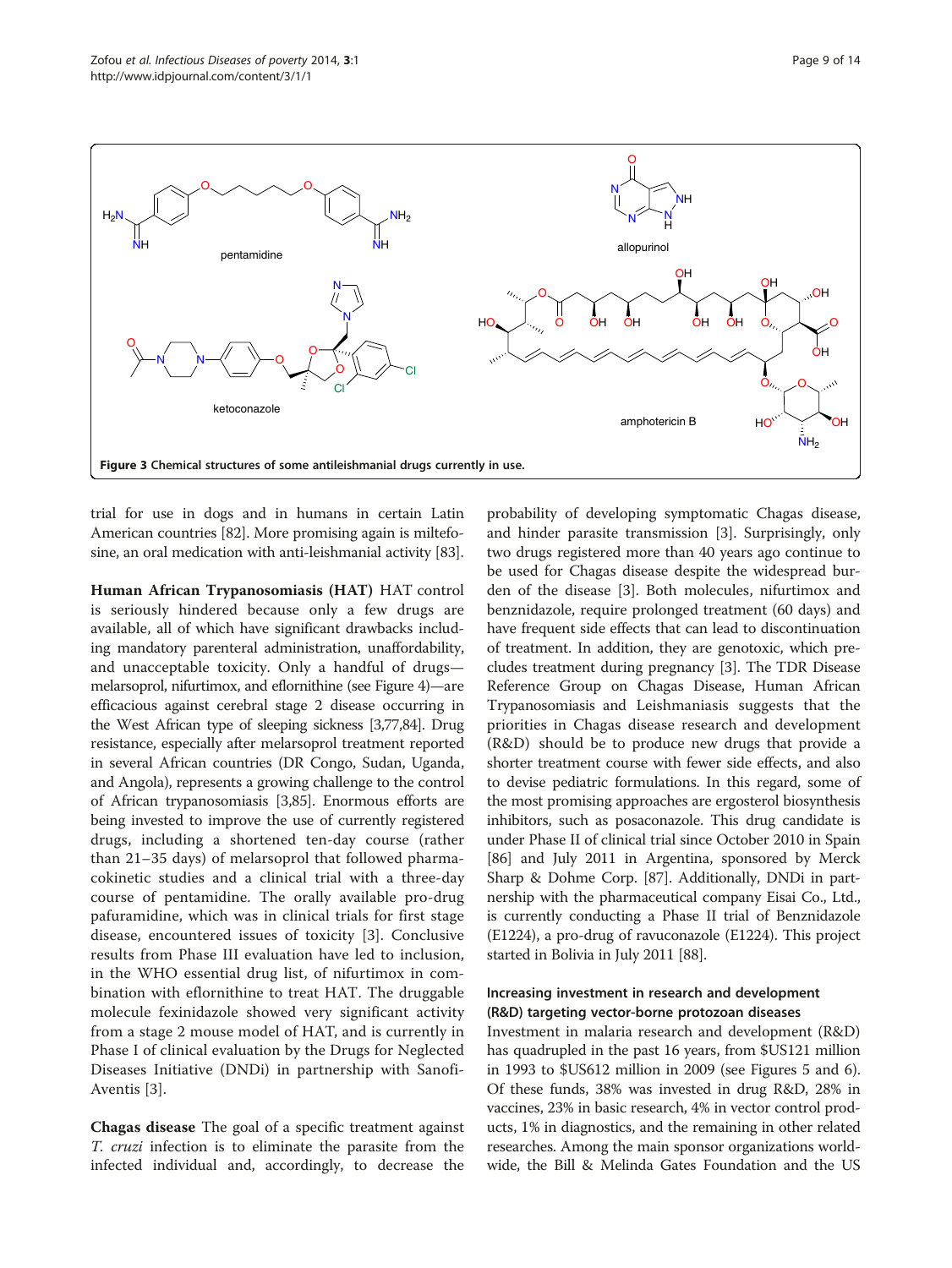<span id="page-9-0"></span>

National Institutes of Health (NIH) provided a striking half of the global malaria R&D funding in 2007–2009, and were responsible for 85% of the global increase in malaria funding. The Gates Foundation was the single largest funder, providing 30% of global funding in 2009, while the US NIH provided 19%. In the public sector, the USA dominated, providing more than half of all public investment each year, and five times more than any other government

[[28](#page-11-0),[89,90\]](#page-13-0). The action of these funding bodies is fostered by technical support; the coordinating and networking contribution of Contract Research organizations (CROs) such as Medicines for Malaria Venture (MMV), Drugs for Neglected Diseases Initiative (DNDi), and others; and internationally renowned pharmaceuticals companies such as Novartis (pioneer of ACTs), Sanofi-Aventis, and Pfizer among others. For instance, Sanofi has put in place a

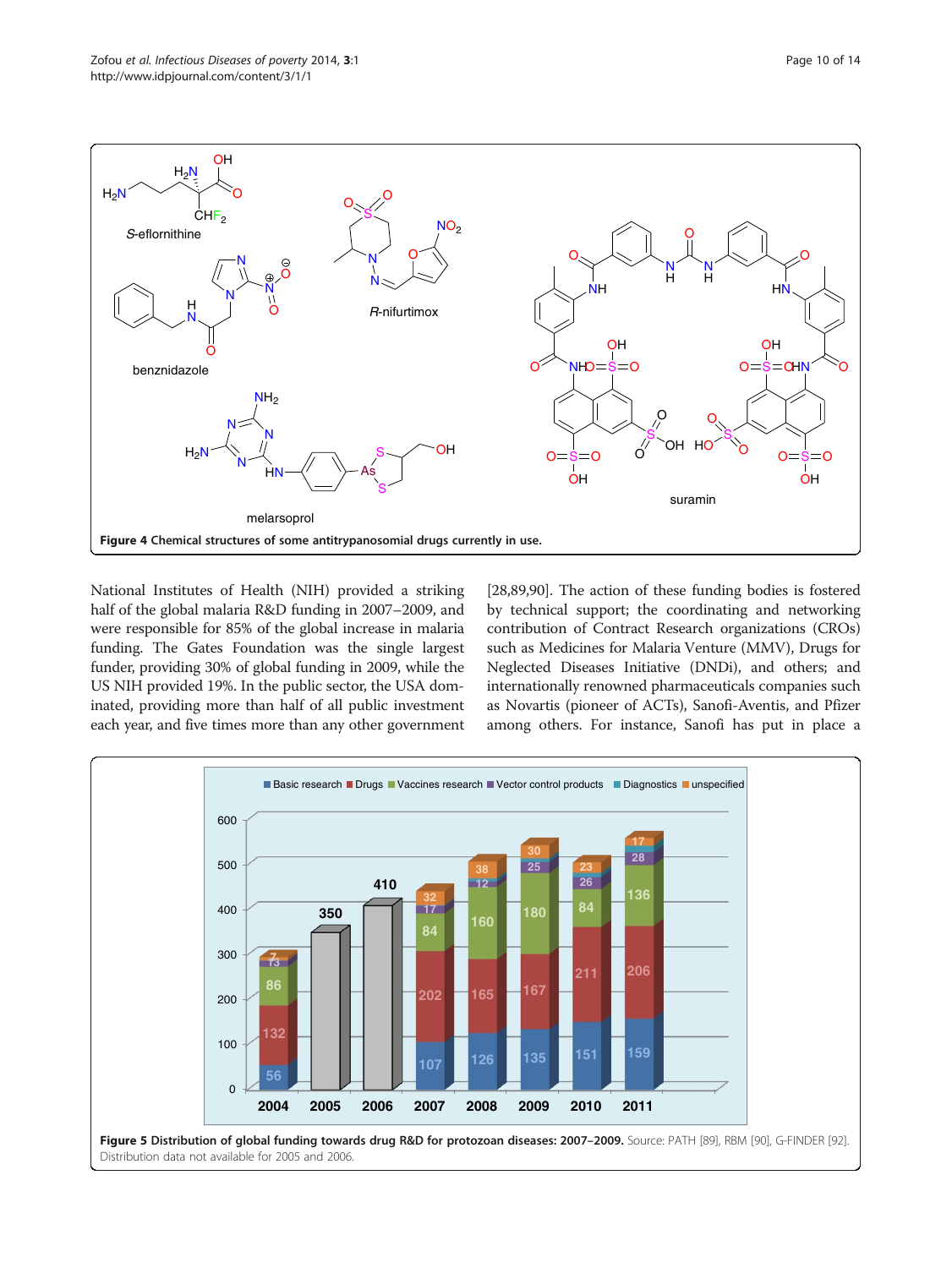<span id="page-10-0"></span>

malaria drug R&D initiative which made significant input into malaria control through ACT formulations, and Novartis recently established the Biomedical Research Institute dedicated to Tropical Diseases, with laboratories based in Singapore. Equally, GlaxoSmithKline (GSK) has set up a R&D initiative targeting major diseases of the developing world. The significant achievements recorded since 2000 can therefore be attributed to the increasing implication of both international and local authorities in the fight against malaria. For instance, 79 of the 104 total endemic countries in 2012 are classified as being in the control phase, while ten are in the pre-elimination phase and ten are in elimination phase. Furthermore, five countries are considered to be in the prevention of the reintroduction phase. Of the 58 malaria-endemic countries with complete data on malaria cases between 2000 and 2011, 50, including nine countries in the African region, are on track to meet the World Health Assembly (WHA) and Roll Back Malaria (RBM) targets to reduce incidence of malaria cases by 75% by 2015. Four other countries are projected to achieve 50–75% reduction. However, three Latin American countries have, instead, witnessed significant increases in malaria cases [\[8\]](#page-11-0). At national levels funding had also been consistent for some countries. In general, between 2003 and 2009, 81 of the 108 malaria endemic nations spent their own local resources independently of financial support from the global community for their malaria-control work [[91](#page-13-0)]. Pigott et al. [\[92](#page-13-0)] reports that in the period 2006–2010, eight malaria endemic countries (Belize, Costa Rica, Iraq, Malaysia, Panama, Paraguay, Republic of Korea, Saudi Arabia, Turkey) had pursued and sustained their malaria control programs with no international support, and four others (Argentina, Cape Verde, El Salvador, Mexico) received less than \$US50,000 cumulative funding from the international community. However, none of these countries are in Africa, and they are all

characterized by small populations at risk, a low level of falciparum malaria and above-average GDP per capita.

However, since 2007, there has been a steady decline in funding for drug R&D (down to \$US49 million, 21%), These trends may be explained, in part, by the maturity of the drug portfolio, with successful registration of several new antimalarials, including artesunate/amodiaquine (2008), artesunate/mefloquine (AS/MQ, 2008) and Coartem® Dispersible pediatric formulation (2009), and submission for registration of Eurartesim<sup>™</sup> (2010) and Pyramax® (2010)—as well as the termination of unsuccessful drug candidates, including isoquine (2008) and chlorproguanildapsone-artesunate (2009) [[28,](#page-11-0)[89](#page-13-0)-[92](#page-13-0)]. These achievements may have been interpreted as critical steps towards malaria eradiation, underestimating the steady threat of drug resistance. Furthermore, the majority of countries in the African region are control focused, with strategies heavily funded by external donors including vector control and subsidy for existing ACTs. African governments should be more present to provide institutional and financial support, and create an environment conducive to R&D, instead of relying on the lone support from developed countries.

#### Conclusions

Despite significant efforts both at the international and local levels in containing the burden of malaria and trypanosomatid infections, growing challenges remain including the difficulties in developing effective vaccines, coupled with the various limitations of existing therapies, the emergence and rapid spreads of resistance against insecticides, and the available drugs. It is crucial to optimize the exploitation of existing facilities through a number of approaches to drug discovery and development. While vaccine research should continue to be supported, interventions in vector control and drugs need special and sustained efforts. Biological tools in vector control look highly promising and the innovation deserves a particular attention. Finally, based on past experiences and the predominant role played by natural products in tropical regions, it is reasonably hoped this leads (notably from medicinal plants) merit special consideration in the development of the next generation of drugs against these diseases. Work should be moved beyond preliminary studies, to include in *vivo* screening, AMEDT, and target identification and validation, which are likely to yield potent new drug candidates (e.g. phytomedicine from multi-potent herbal medicines), for the good of the poor populations suffering the burden of these parasitic infections in Africa, Asia, and Latin America.

#### Additional file

[Additional file 1:](http://www.biomedcentral.com/content/supplementary/2049-9957-3-1-S1.pdf) Multilingual abstracts in the six official working languages of the United Nations.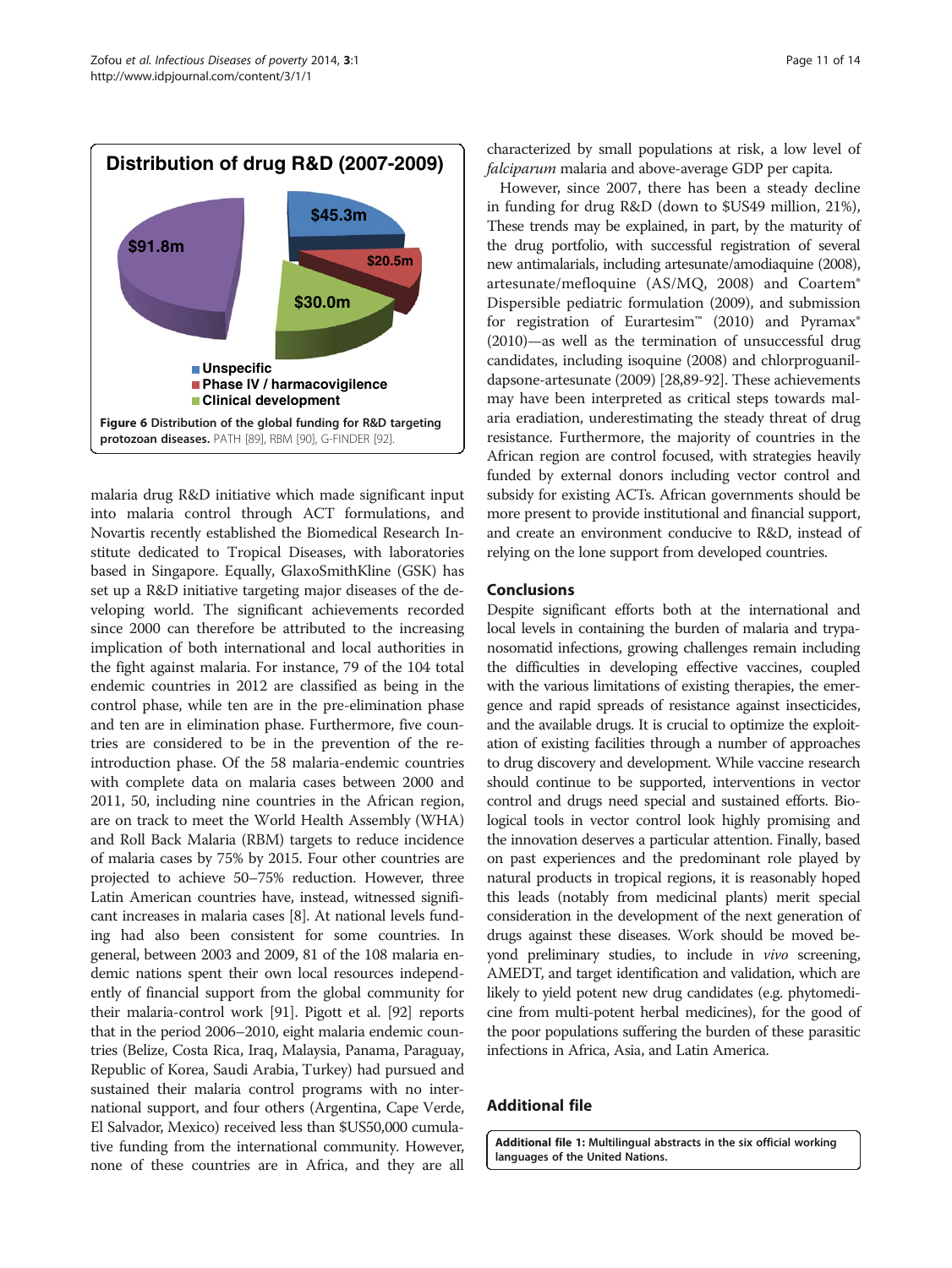#### <span id="page-11-0"></span>Competing interests

The authors have no commercial or interests in other associations that might pose a conflict of interest.

#### Authors' contributions

DZ and VK conceived the review concept, carried out the literature search, developed the structure for the manuscript, and drafted the paper. RBN, DSN, and FNK participated to organize the draft sections, co-wrote sections of the draft, and edited the overall manuscript. HDM and JCNA participated in the editing of the overall manuscript. All authors read and approved the final version of the manuscript before its submission to IDP.

#### Acknowledgements

The present work was supported by a research grant awarded to Dr. Denis Zofou by the International Foundation for Science (IFS), Stockholm, Sweden, and the Organization for the Prohibition of Chemical Weapons, The Hague, Netherlands (IFS-OPCW, Grant No F/5122-1).

#### Author details

<sup>1</sup> Biotechnology Unit, Faculty of Science, University of Buea, P.O. Box 63, Buea, South West Region, Cameroon. <sup>2</sup>Department of Public Health and Hygiene, Faculty of Health Sciences, University of Buea, Buea, Cameroon. <sup>3</sup>CEPAMOQ, Faculty of Science, University of Douala, P.O. Box 8580, Douala, Cameroon. 4 Chemical and Bioactivity Information Centre, Department of Chemistry, University of Buea, P. O. Box 63, Buea, Cameroon. <sup>5</sup> Department of Biomedical Sciences, Faculty of Health Sciences, University of Buea, Buea, Cameroon. 6 Department of Biochemistry, University of Dschang, P.O. Box 67, Dschang, Cameroon.

#### Received: 9 July 2013 Accepted: 2 January 2014 Published: 8 January 2014

#### References

- 1. Roll Back Malaria Partnership (RBM): Eliminating Malaria: Learning From the Past, Looking Ahead. 2011. Geneva: Progress &Impact Series Number 8. Press.
- 2. WHO: World Malaria Report 2012. Geneva: WHO Press; 2012. 3. TDR Disease Reference Group on Chagas Disease: Human African Trypanosomiasis and Leishmaniasis: Research priorities for Chagas disease,
- human African trypanosomiasis and leishmaniasis. WHO Technical Report Series 2012, 975. Geneva: WHO Press:100. 4. Vázquez-Chagoyán JC, Gupta S, Garg NJ: Vaccine development against
- trypanosoma cruzi and chagas disease. Adv Parasitol 2011, 75:121–46.
- 5. Gillies MT, Coetzee M: A supplement to the Anophelinae of Africa south of the Sahara (Afrotropical Region). Publ S Afr Inst Med Res 1987, 55:1–143.
- 6. RTI International: Integrated Vector Management Programs for Malaria Control: Programmatic Environmental Assessment. Washington D.C.: Ed. USAID 2007:C5–22.
- 7. Curtis CF: Should the use of DDT be revived for malaria vector control? BioMedica 2002, 22(4):455–461.
- 8. Lengeler C: Insecticide-treated bednets and curtains for preventing malaria, Volume 1. Oxford: Update Software.
- 9. Parise ME, Ayisi JG, Nahlen BL, Schultz LJ, Roberts JM, Misore A, Muga R, Oloo AJ, Steketee RW: Efficacy of sulfadoxine-pyrimethamine for prevention of placental malaria in an area of Kenya with a high prevalence of malaria and human immunodeficiency virus infection. Am J Trop Med Hyg 1998, 59(5):813–22.
- 10. Morel CM, Lauer JA, Evans DB: Cost effectiveness analysis strategies to combat malaria in developing countries. BMJ 2005, 331(7528):1299.
- 11. WHO: World Malaria Report 2010. Geneva: WHO Press; 2010:5–32.
- 12. WHO: Global plan for insecticide resistance management in malaria vectors. Geneva: WHO Press; 2012:2–69.
- 13. Marshall JM, Taylor CE: Malaria control with transgenic mosquitoes. PLoS Med 2009, 6(2):e1000020.
- 14. Fang W, Vega-Rodríguez J, Ghosh AK, Jacobs-Lorena M, Kang A, St Leger RJ: Development of transgenic fungi that kill human malaria parasites in mosquitoes. Science 2011, 331(6020):1074–1077.
- 15. Darbro JM, Graham RI, Kay BH, Ryan PA, Thomas MB: Evaluation of entomopathogenic fungi as potential biological control agents of the dengue mosquito, Aedes aegypti (Diptera: Culicidae). Biocontrol Sci Tech 2011, 21(9):1027–1047.
- 16. WHO: Handbook for Integrated Vector Management. Geneva: WHO Press; 2012:68. ISBN 978 92 4 150280 1.
- 17. Beier JB, Keating J, Githure JI, Macdonald MB, Impoinvil DE, Novak RJ: Integrated vector management for malaria control. Malaria J 2008, 7(Suppl 1):S4.
- 18. Caldas De Castro M, Yamagata Y, Mtasiwa D, Tanner M, Utzinger J, Keiser J, Singer BH: Integrated urban malaria control: a case study in Dar es Salaam, Tanzania. Am J Trop Med Hyg 2004, 71:103-117.
- 19. Gilroy AB, Bruce-Chwatt LJ: Mosquito-control by swamp drainage in the coastal belt of Nigeria. Ann Trop Med Parasitol 1945, 39:19–40.
- 20. Keiser J, Singer BH, Utzinger J: Reducing the burden of malaria in different eco-epidemiological settings with environmental management: a systematic review. Lancet Infect Dis 2005, 5:695–708.
- 21. Sharma VP, Sharma RC: Cost effectiveness of the bio-environmental control of malaria in Kheda district, Gujarat. Indian J Malariol 1986, 23:141–145.
- 22. Doolan DL, Dobano C, Baird JK: Acquired immunity to malaria. Clin Microbiol Rev 2009, 22(1):13–36.
- 23. Clyde DF: Immunization of man against falciparum and vivax malaria by use of attenuated sporozoites. Am J Trop Med Hyg 1975, 24:397-401.
- 24. Hoffman SL: Progress towards development of the PfSPZ vaccine for use as tool for eliminating Plasmodium falciparum malaria. Durban South Africa: Abstract Book of the 6th Pan-African MIM Malaria Conference, ICC; 2013: S35–p81.
- 25. Stoute JA, Slaoui M, Heppner DG, Momin P, Kester KE, Desmons P, Wellde BT, Garçon N, Krzych U, Marchand M: A preliminary evaluation of a recombinant circumsporozoite protein vaccine against Plasmodium falciparum malaria. RTS, S Malaria Vaccine Evaluation Group. N England J Med 1997, 336:86–91.
- 26. Greenwood BM, Fidock DA, Kyle DE, Kappe SH, Alonso PL, Collins FH, Duffy PE: Malaria: progress, perils, and prospects for eradication. J Clin Investigation 2008, 118(4):1266–1276.
- 27. PATH: Staying the Course? Malaria Research and Development in a Time of Economic Uncertainty. Seattle: PATH; 2011. ISBN 978-0-9829522-0-7.
- 28. The PATH-M Malaria Vaccine Initiative (MVI)-GSK: RTS,S malaria vaccine candidate. Fact sheet; 2012. November 2012. Available on [http://www.malariavaccine.org/](http://www.malariavaccine.org/files/MVI-GSK-PhaseIIIfactsheetFINAL-web.pdf) [files/MVI-GSK-PhaseIIIfactsheetFINAL-web.pdf](http://www.malariavaccine.org/files/MVI-GSK-PhaseIIIfactsheetFINAL-web.pdf).
- 29. Agnandji ST, Lell B, Soulanoudjingar SS, Fernandes JF, Abossolo BP, Conzelmann C, Methogo BG, Doucka Y, Flamen A, Mordmüller B, Issifou S, Kremsner PG, Sacarlal J, Aide P, Lanaspa M, Aponte JJ, Nhamuave A, Quelhas D, Bassat Q, Mandjate S, Macete E, Alonso P, Abdulla S, Salim N, Juma O, Shomari M, Shubis K, Machera F, Hamad AS, Minja R, et al: RTS,S clinical trials partnership: first results of phase 3 trial of RTS,S/AS01 malaria vaccine in African children. N Engl J Med 2011, 365:1863–1875.
- 30. RTS,S Clinical Trials Partnership, Agnandji ST, Lell B, Fernandes JF, Abossolo BP, Methogo BG, Kabwende AL, Adegnika AA, Mordmüller B, Issifou S, Kremsner PG, Sacarlal J, Aide P, Lanaspa M, Aponte JJ, Machevo S, Acacio S, Bulo H, Sigauque B, Macete E, Alonso P, Abdulla S, Salim N, Minja R, Mpina M, Ahmed S, Ali AM, Mtoro AT, Hamad AS, Mutani P, Tanner M, et al: A phase 3 trial of RTS, S/AS01 malaria vaccine in African infants. N Engl J Med 2012, 367:2284–2295.
- 31. Mercereau-Puijalon O, Fandeur T, Guilotte M, Bonnefoy S: Parasite features impeding malaria immunity, antigenic diversity, antigenic variation and poor immunogenicity. Res Immunol 1999, 142:690-697.
- 32. Carvalho LJ, Naniel-Ribeiro M, Goto H: Malaria vaccine: candidate antigens, mechanisms, constraints and prospects. Scandinavian J Immunol 2002, 56:327–348.
- 33. Mwangoka G, Ogutu B, Msambichaka B, Mzee T, Salim N, Kafuruki S, Mpina M, Shekalaghe S, Tanner M, Abdulla S: Experience and challenges from clinical trials with malaria vaccines in Africa. Malaria J 2013, 12:86.
- Quijano-Hernandez I, Dumonteil E: Advances and challenges toward a vaccine against Chagas disease. Hum Vaccin 2011, 11:1184–1191.
- 35. Cornelissen AW, Bakkeren GA, Barry JD, Michels PA, Borst P: Characteristics of trypanosome variant antigen genes active in the tsetse fly. Nucleic Acids Res 1985, 1985(13):4661–4676.
- 36. Field MC, Lumb JH, Adung'a VO, Jones NG, Engstler M: Macromolecular trafficking and immune evasion in African trypanosomes. Int Rev Cell Mol Biol 2009, 278:1–67.
- 37. Mkunza F, Olaho WM, Powell CN: Partial protection against natural trypanosomiasis after vaccination with a flagellar pocket antigen from Trypanosoma brucei rhodesiense. Vaccine 1995, 13:151–154.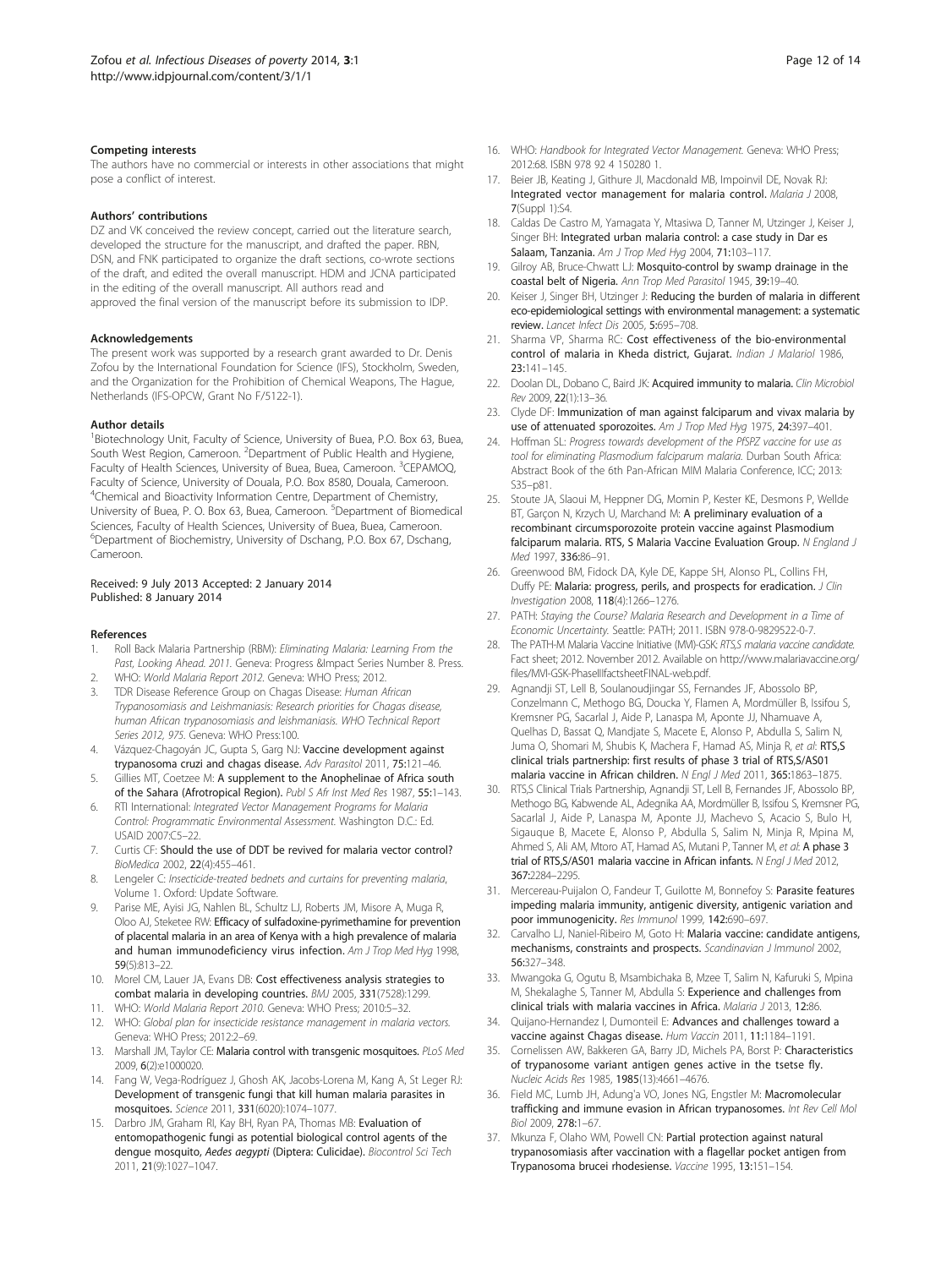- <span id="page-12-0"></span>38. Radwanska M, Magez S, Dumont N, Pays A, Nolan D, Pays E: Antibodies raised against the flagellar pocket fraction of Trypanosoma brucei preferentially recognize HSP60 in cDNA expression library. Parasite Immunol 2000, 22:639–650.
- 39. Lubega GW, Byarugaba DK, Prichard RK: Immunization with a tubulin-rich preparation from Trypanosoma brucei confers broad protection against African trypanosomosis. Exp Parasitol 2002, 102:9–22.
- 40. Stijlemans B, Baral TN, Guilliams M, Brys L, Korf J, Drennan M, Van Den Abbeele J, De Baetselier P, Magez S: A glycosylphosphatidylinositol-based treatment alleviates trypanosomiasis-associated immunopathology. J Immunol 2007, 179:4003–4014.
- 41. Authié E, Boulangé A, Muteti D, Lalmanach G, Gauthier F, Musoke AJ: Immunisation of cattle with cysteine proteinases of Trypanosoma congolense: targetting the disease rather than the parasite. Int J Parasitol 2001, 31:1429–33.
- 42. Modabber F: Vaccines against leishmaniasis. Ann Trop Med Parasitol 1995, 89:83–88.
- 43. Serebryakov VA, Karakhodznaeva SKH, Dzhumaev MD: Effect of leishmanial vaccinations on the dynamics of immunity to diphteria in conditions of secondary revaccination with adsorbed pertussis-diphteria-tetanus vaccine. Med Parasit Mosk 1972, 41:303–309.
- 44. Peters NC, Kimblin N, Secundino N, Kamhawi S, Lawyer P, Sacks DL: Vector transmission of leishmania abrogates vaccine-induced protective immunity. PLoS Pathog 2009, 5:e1000484.
- 45. Belkaid Y, Piccirillo CA, Mendez S, Shevach EM, Sacks DL: CD4+CD25+ regulatory T cells control Leishmania major persistence and immunity. Nature 2002, 420:502–507.
- 46. Belkaid Y, Hoffmann KF, Mendez S, Kamhawi S, Udey MC, Wynn TA, Sacks DL: The role of interleukin (IL)-10 in the persistence of Leishmania major in the skin after healing and the therapeutic potential of anti-IL-10 receptor antibody for sterile cure. J Exp Med 2001, 194:1497-506.
- 47. Selvapandiyan A, Duncan R, Debrabant A, Lee N, Sreenivas G, Salotra P, Nakhasi HL: Genetically modified live attenuated parasites as vaccines for leishmaniasis. Indian J Med Res 2006, 123:455-466.
- 48. Titus RG, Gueiros-Filho FJ, de Freitas LA, Beverley SM: Development of a safe live Leishmania vaccine line by gene replacement. Proc Natl Acad Sci 1995, 92:10267–10271.
- 49. Alexander J, Coombs GH, Mottram JC: Leishmania mexicana cysteine proteinase-deficient mutants have attenuated virulence for mice and potentiate a Th1 response. J Immunol 1998, 161:6794-801.
- Saravia NG, Escorcia B, Osorio Y, Valderrama L, Brooks D, Arteaga L, Coombs G, Mottram J, Travi BL: Pathogenicity and protective immunogenicity of cysteine proteinase-deficient mutants of Leishmania mexicana in non-murine models. Vaccine 2006, 24:4247–4259.
- 51. Uzonna JE, Spath GF, Beverley SM, Scott P: Vaccination with phosphoglycan-deficient Leishmania major protects highly susceptible mice from virulent challenge without inducing a strong Th1 response. J Immunol 2004, 172:3793–3797.
- 52. Späth GF, Lye LF, Segawa H, Turco SJ, Beverley SM: Identification of a compensatory mutant (lpg2-REV) of Leishmania major able to survive as amastigotes within macrophages without LPG2-dependent glycoconjugates and its significance to virulence and immunization strategies. Infect Immun 2004, 72:3622–3627.
- 53. Silvestre R, Cordeiro-Da-Silva A, Santarém N, Vergnes B, Sereno D, Ouaissi A: SIR2-deficient Leishmania infantum induces a defined IFN-gamma/IL-10 pattern that correlates with protection. J Immunol 2007, 179:3161–3170.
- 54. Breton M, Tremblay MJ, Ouellette M, Papadopoulou B: Live nonpathogenic parasitic vector as a candidate vaccine against visceral leishmaniasis. Infect Immun 2005, 73:6372–6382.
- 55. Russo DM, Burns JM Jr, Carvalho EM, Armitage RJ, Grabstein KH, Button LL, McMaster WR, Reed SG: Human T cell responses to gp63, a surface antigen of Leishmania. J Immunol 1991, 1991(147):3575–3580.
- 56. Kedzierski L, Montgomery J, Bullen D, Curtis J, Gardiner E, Jimenez-Ruiz A, Handman E: A leucine-rich repeat motif of Leishmania parasite surface antigen 2 binds to macrophages through the complement receptor 3. J Immunol 2004, 172:4902–4906.
- 57. Handman E, Symons FM, Baldwin TM, Curtis JM, Scheerlinck JP: Protective vaccination with promastigote surface antigen 2 from Leishmania major is mediated by a TH1 type of immune response. Infect Immun 1995, 63:4261–4267.
- 58. Sjölander A, Baldwin TM, Curtis JM, Bengtsson KL, Handman E: Vaccination with recombinant parasite surface antigen 2 from leishmania major induces a Th1 type of immune response but does not protect against infection. Vaccine 1998, 16:2077–2084.
- 59. Launois P, Maillard I, Pingel S, Swihart KG, Xénarios I, Acha-Orbea H, Diggelmann H, Locksley RM, MacDonald HR, Louis JA: IL-4 rapidly produced by V beta 4 V alpha 8 CD4+ T cells instructs Th2 development and susceptibility to Leishmania major in BALB/c mice. Immunity 1997, 6:541–549.
- 60. Julia V, Rassoulzadegan M, Glaichenhaus N: Resistance to Leishmania major induced by tolerance to a single antigen. Science 1996, 274:421–423.
- 61. Melby PC, Yang J, Zhao W, Perez LE, Cheng J: Leishmania donovani p36 (LACK) DNA vaccine is highly immunogenic but not protective against experimental visceral leishmaniasis. Infect Immun 2001, 69:4719–25.
- 62. Coler RN, Reed SG: Second-generation vaccines against leishmaniasis. Trends Parasitol 2005, 21:244–249.
- 63. Skeiky YA, Coler RN, Brannon M, Stromberg E, Greeson K, Crane RT, Webb JR, Campos-Neto A, Reed SG: Protective efficacy of a tandemly linked, multi-subunit recombinant leishmanial vaccine (Leish-111f) formulated in MPL adjuvant. Vaccine 2002, 20:3292–303.
- 64. Coler RN, Goto Y, Bogatzki L, Raman V, Reed SG: Leish-111f, a recombinant polyprotein vaccine that protects against visceral Leishmaniasis by elicitation of CD4+ T cells. Infect Immun 2007, 75:4648–4654.
- 65. WHO: Guidelines for the treatment of malaria. 2nd edition. Geneva: WHO Press; 2010:211.
- 66. Mayer DC, Bruce M, Kochurova O, Stewart JK, Zhou Q: Antimalarial activity of a cis-terpenone. Malaria J 2009, 8:139.
- 67. Dondorp AM, Nosten F, Yi P, Das D, Phyo AP, Tarning J, Lwin KM, Ariey F, Hanpithakpong W, Lee SJ, Ringwald P, Silamut K, Imwong M, Chotivanich K, Lim P, Herdman T, An SS, Yeung S, Singhasivanon P, Day NP, Lindegardh N, Socheat D, White NJ: Artemisinin resistance in plasmodium falciparum malaria. The New England J Med 2009, 36:1455-467.
- 68. Schiltzer M: Antimalarial drugs what is in use and what is in the pipeline. Arch Pharm Chem Life Sci 2008, 341:149–163.
- 69. WHO: Global report on antimalarial efficacy and drug resistance: 2000–2010. Geneva: WHO Press; 2010:6–86.
- 70. Bloland PB: Drug resistance in malaria, WHO/CDS/CSR/DRS. Geneva: WHO Press; 2001:12–23.
- 71. Thaithong S: Clones of different sensitivities in drug resistant isolates of Plasmodium falciparum. Bull World Health Organ 1983, 61:23-26.
- 72. WHO: The Quality of Antimalarials. A Study in Selected African Countries. Geneva: WHO Press; 2003:1–54.
- 73. Taylor RB, Shakoor O, Behrens RH, Everard M, Low AS, Wangboonskul J, Reid RG, Kolawole JA: Pharmacopoeial quality of drugs supplied by Nigerian pharmacies. Lancet 2001, 357:1933–1936.
- 74. WHO: Survey of the quality of selected antimalarial medicines circulating in six countries of sub-Saharan Africa. Geneva: WHO Press; 2011:115.
- 75. Nwaka S, Ridley RG: Virtual drug discovery and development for neglected diseases through public-private partnerships. Nat Rev Drug Discov 2005, 2:919–928.
- 76. Murray H, Berman J, Davies C, Saravia N: Advances in leishmaniasis. Lancet 2005, 366:1561–1577.
- 77. Sawadogo WR, Le Douaron G, Maciuk A, Bories C, Loiseau PM, Figadère B, Guissou IP, Nacoulma OG: In vitro antileishmanial and antitrypanosomal activities of five medicinal plants from Burkina Faso. Parasitol Res 2012, 2012(110):1779–1783.
- Nwaka S, Hudson A: Innovative lead discovery strategies for tropical diseases. Nat Rev Drug Discov 2006, 5:941-955.
- 79. Drug for Neglected Diseases Initiative (DNDi): Visceral Leishmaniasis (VL), DNDi NewsLetter. 2009. Available at [http://www.dndi.org/newsletters/n18/](http://www.dndi.org/newsletters/n18/4_1.php) [4\\_1.php.](http://www.dndi.org/newsletters/n18/4_1.php)
- 80. Ryu HJ, Song R, Kim HW, Kim JH, Lee EY, Lee YJ, Song YW, Lee EB: Clinical risk factors for adverse events in allopurinol users. J. Clin. Pharmacol. 2013, 53(2):211–216.
- 81. Arellano F, Sacristan JA: Allopurinol hypersensitivity syndrome: a review. Ann. Pharmacother. 1993, 27(3):337–343.
- 82. Berman J: Clinical status of agents being developed for leishmaniasis. Expert Opin Investig Drugs 2005, 14(11):1337–1346.
- 83. Machado PR, Ampuero J, Guimara<sup>™</sup>es LH, Villasboas L, Rocha AT, Schriefer A, Sousa RS, Talhari A, Penna G, Carvalho EM: Miltefosine in the treatment of cutaneous leishmaniasis caused by leishmania braziliensis in brazil: a